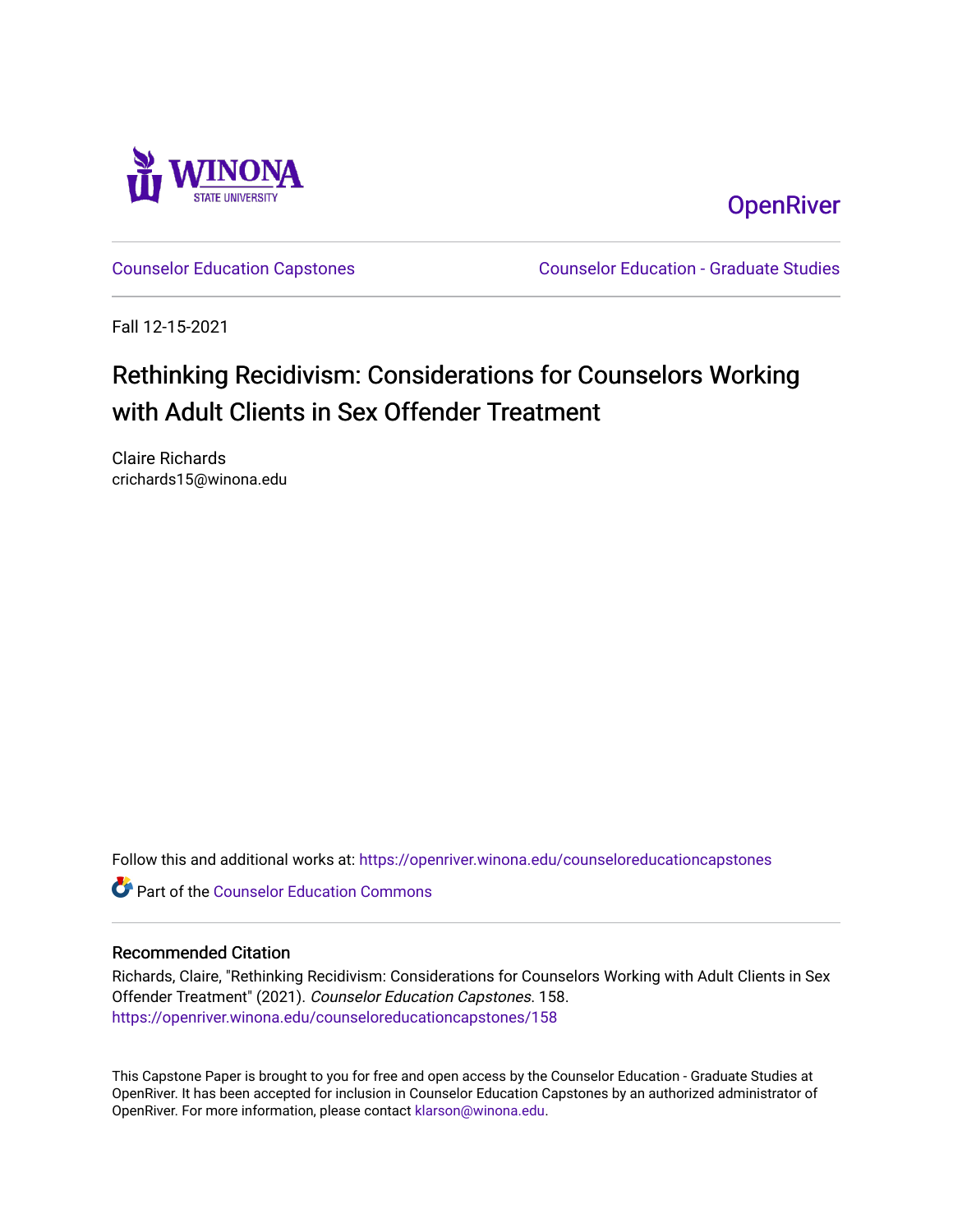## **Rethinking Recidivism: Considerations for Counselors Working with Adult Clients in Sex Offender Treatment**

Claire M. Richards

A Capstone Project submitted in partial fulfillment of the

requirements for the Master of Science Degree in

Counselor Education at

Winona State University

Fall 2021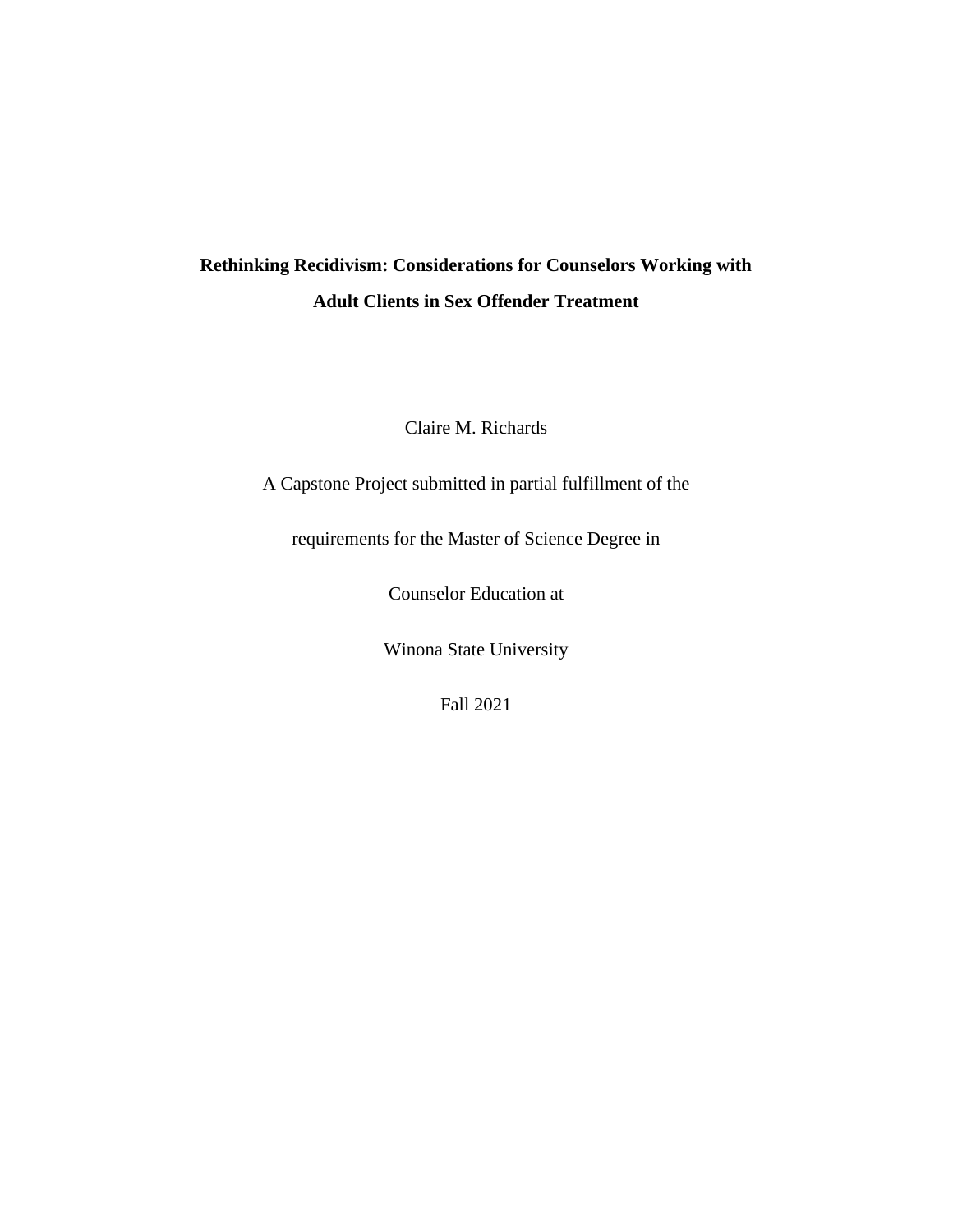Winona State University

College of Education

Counselor Education Department

CERTIFICATION OF APPROVAL

#### CAPSTONE PROJECT

### **Rethinking Recidivism: Considerations for Counselors Working with Adult Clients in Sex Offender Treatment**

This is to certify that the Capstone Project of

Claire Richards

Has been approved by the faculty advisor and the CE 695 – Capstone Project

Course Instructor in partial fulfillment of the requirements for the

Master of Science Degree in

Counselor Education

Capstone Project Supervisor: Anquinetta V. Calhoun

Anguinitta V. Calhoun

Approval Date: 15 December 2021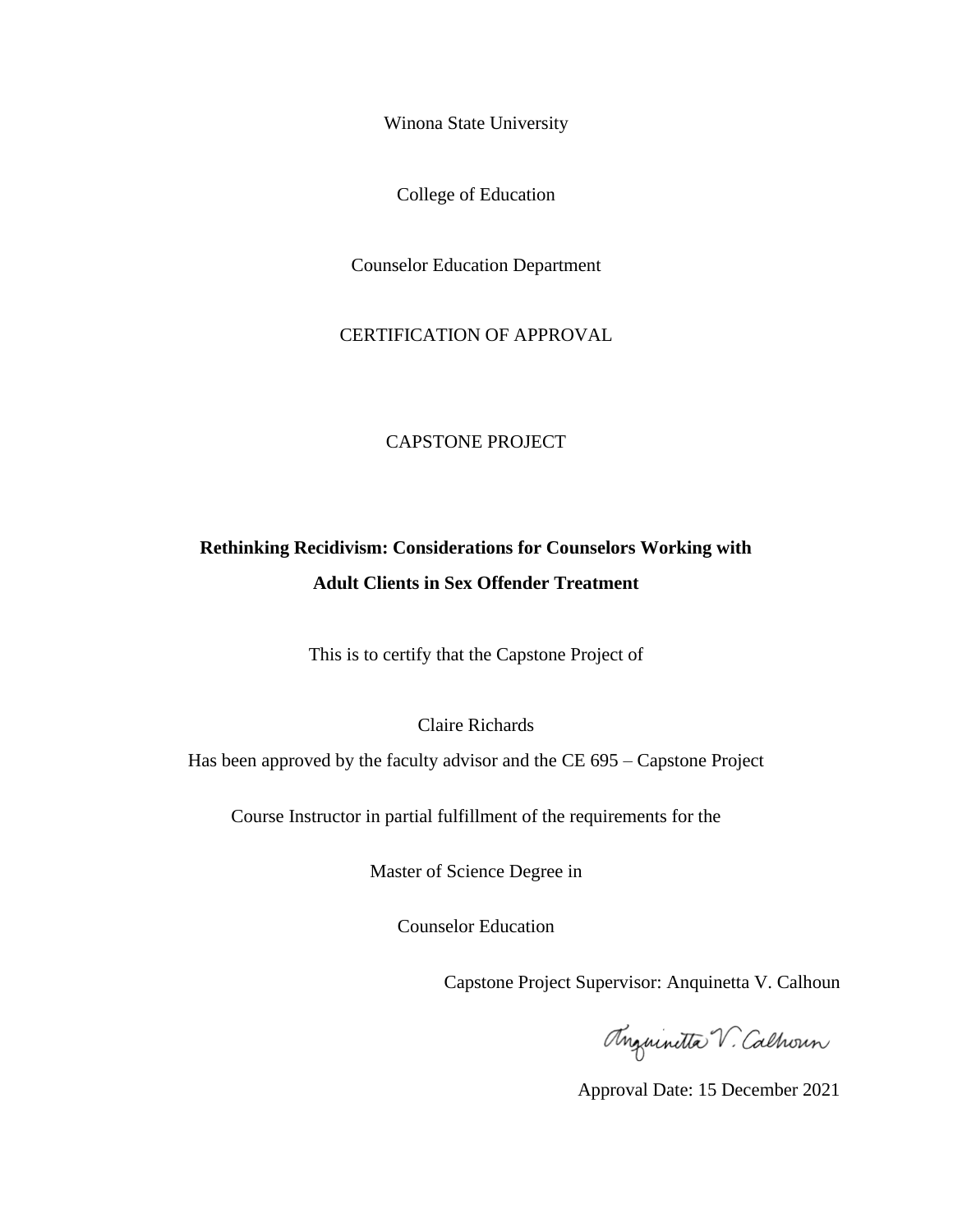#### **Abstract**

Sex offender treatment is often court ordered and part of conditional release for individuals who have been convicted of harmful sexual acts. Counselors working with this population have an important role in terms of supporting and addressing the needs of their clients, but also in terms of public safety. A cursory exploration of this treatment includes an overview of the role that risk/protective factors documented through assessments have on outcomes, the impact of restrictions regarding conditional release, and how the counselors are both impacted by and integral to this field. Counselors who work with this demographic are presented with informed analysis regarding the role of public perception, carceral response, societal determinants, and jurisdictional influence to be considered when conducting therapeutic response.

*Keywords:* sex offender, sexual abuse, risk factors, protective factors, conditional release, burnout, restorative justice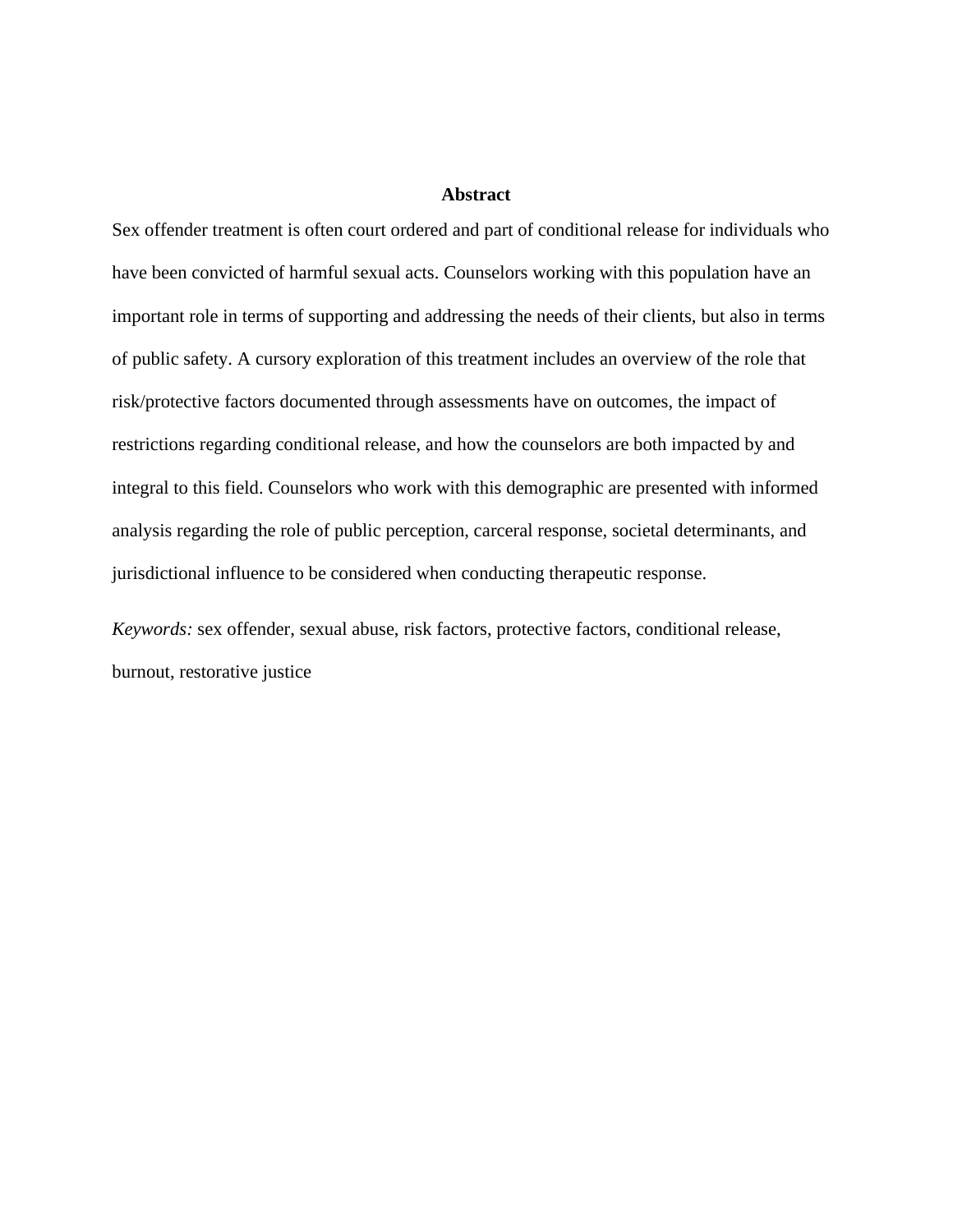### **Contents**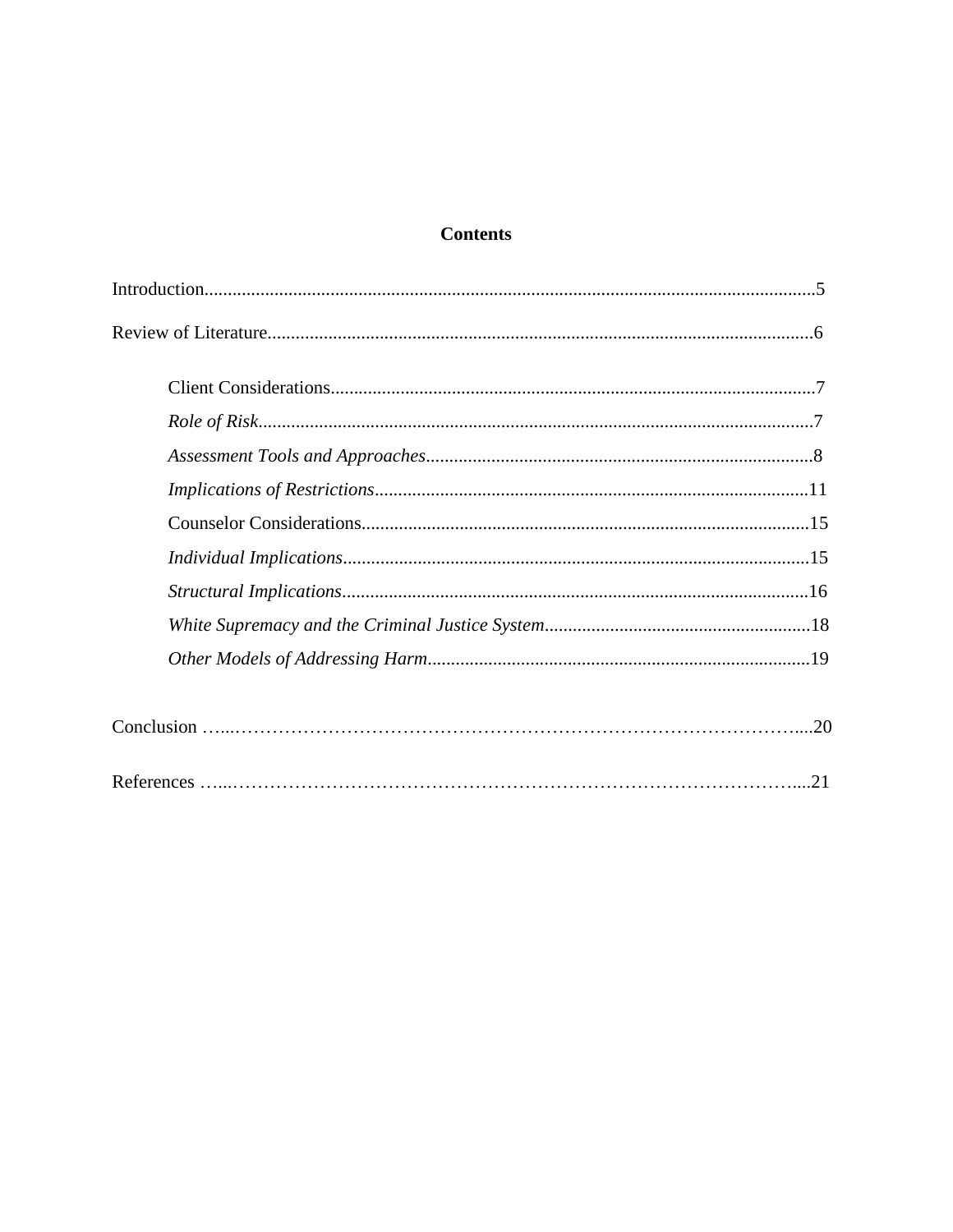#### **Introduction**

After a person has been convicted of a sexual crime, response is very often influenced by the access to, participation in, and successful completion of sex offender treatment (Newstrom et al., 2018). This can include sentencing decisions and probationary measures, both of which play a large role in the individuals' ability to achieve the prosocial changes necessary to circumvent re-offending, re-entry into the carceral system along with significant contributions to their families and community (Kras, 2019). Counselors working with people who have sexually offended are ethically responsible for seeking the professional training necessary to "ensure the competence of their work and protect others from possible harm" (American Counseling Association, 2014, Section C.2.b). This includes the integration of culturally competent, socially conscious approaches.

When conducting assessments, facilitating group treatment, or providing individual psychotherapy, counselors should not only be using empirically supported tools and modalities, but maintain an awareness of personally held biases as they relate to the possibility for therapeutic change among those who have sexually offended (ATSA, 2016). A counselor's individual perception of someone's ability to change will influence capacity for change based upon how treatment is approached. Putting more emphasis on risk factors than protective factors, for instance, negates research that reports how numerous risk factors do not necessarily correlate with lower rates of successful treatment. (Olvr et al., 2011). Though the evidenced based riskneed-responsivity approach to the treatment for and community reintegration of those who have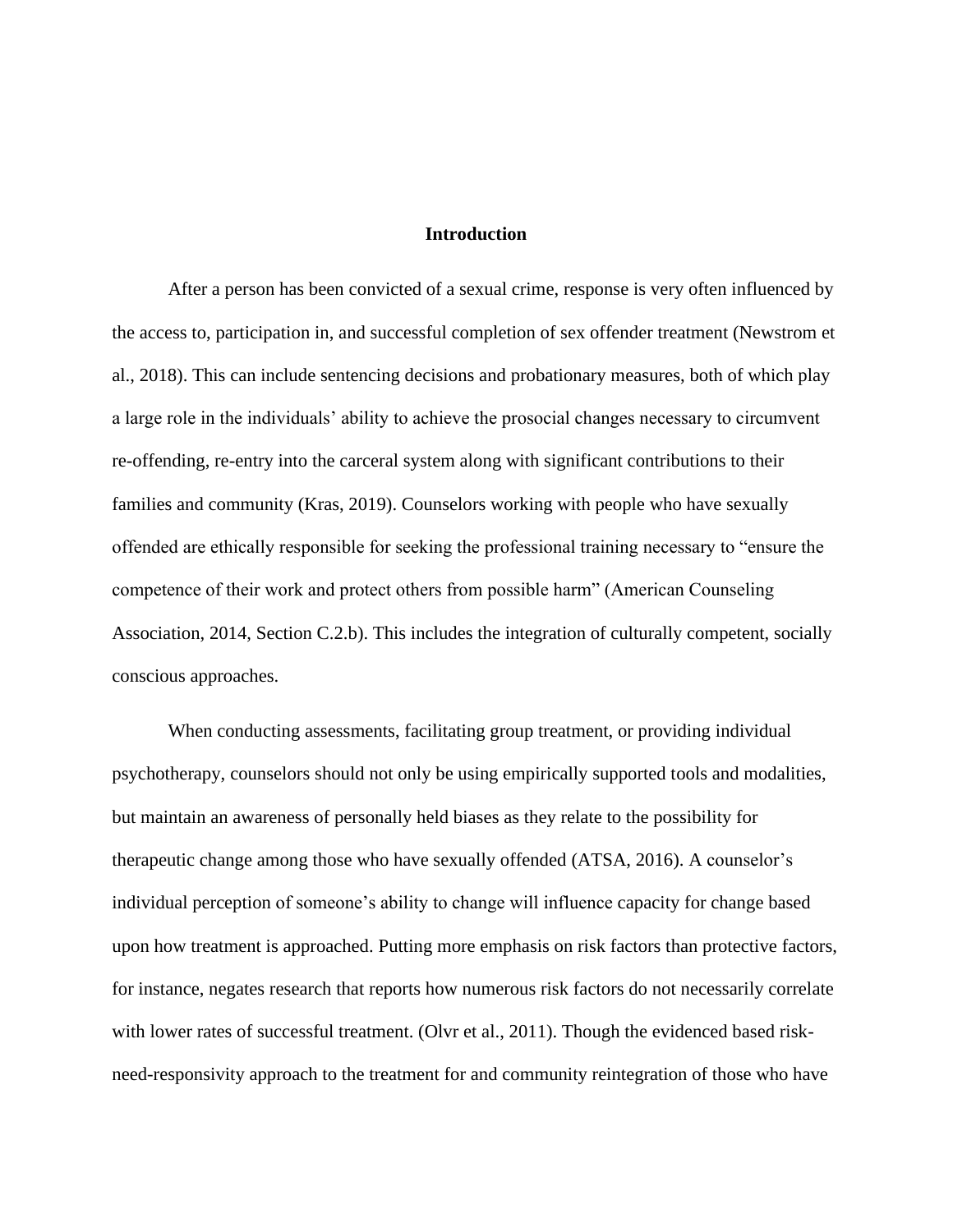been formerly incarcerated (Association for the Treatment of Sexual Abusers [ATSA], 2016) provides predictive validity, focusing only on risk strips an individual of their individuality. Counselors should be encouraged to use an interdisciplinary lens when providing treatment for this population.

#### **Review of Literature**

Critical awareness of the deficits in available research in the fields pertaining to counseling should be an influencing factor in how counselors in training (CIT) learn. CIT should remain curious why certain voices are platformed and certain voices are erased in research and stive toward filling in those gaps when possible. According to the American Psychological Association [APA] (Azar, 2010), research that predominately uses participants from, reviewers of, or cultural beliefs held by Western, educated, industrialized, rich and democratic (WEIRD) societies may result in the "skewing our understanding of human behavior" (p.11). In the state of Minnesota, for example, the counseling profession is largely comprised of white, female individuals (Minnesota Department of Health, 2016). Consequently, taking an intersectional, interdisciplinary approach to the praxis of counselor education is a way of addressing how white supremacy impacts this field. (Grzanka, 2019). This review of literature endeavors to bring awareness not only to the best practices in the field, but also the knowledge that research around this topic has been gleaned through a predominantly white centric understanding to criminality, social norms, and access to treatment.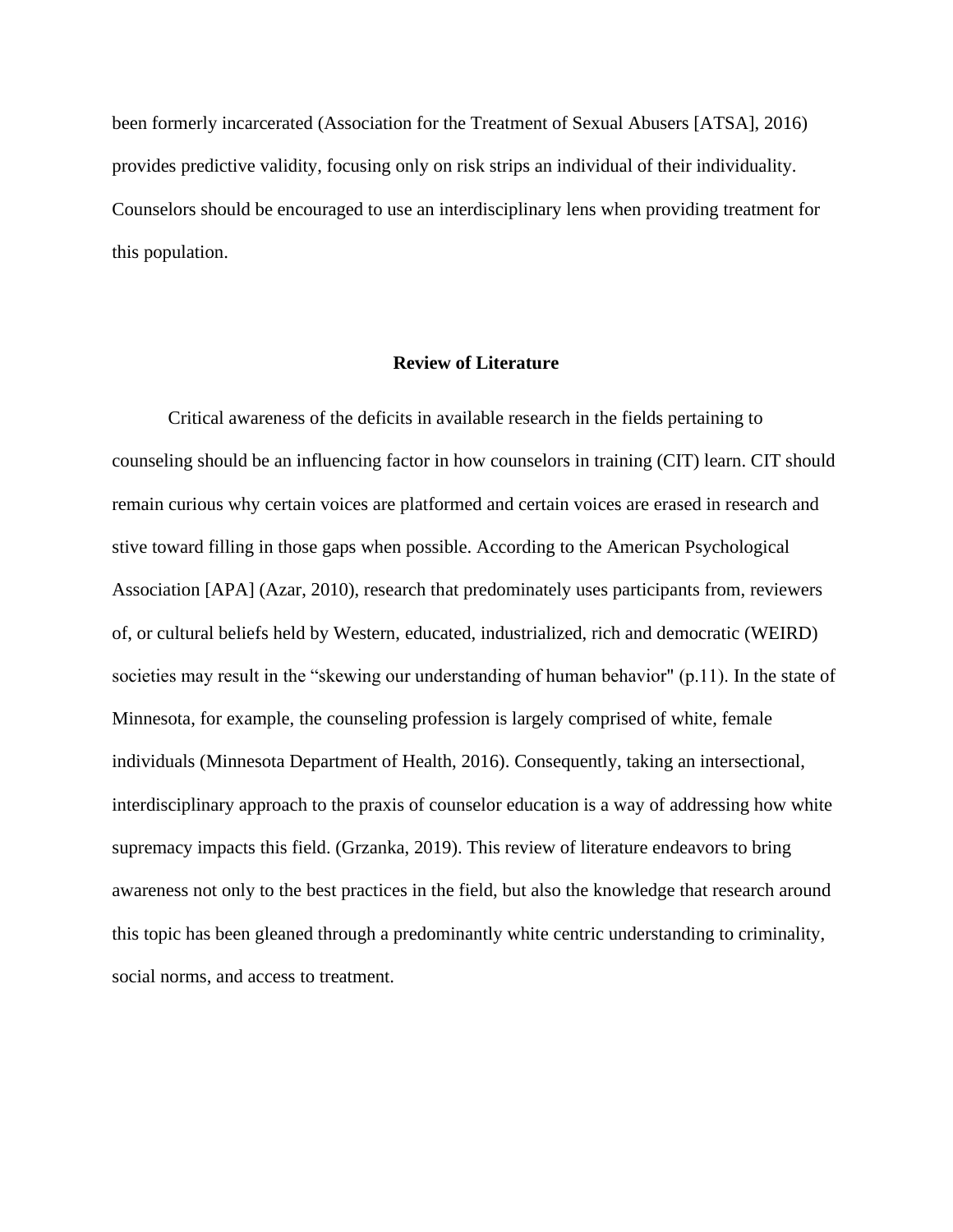#### **Client Considerations**

#### *The Role of Risk*

In the state of Minnesota, anyone who has been convicted of a sexual offense is required to participate in a mandatory, predatory offender treatment assessment (Diebel, 2012). One of the reasons this is done is to understand how this individual poses a risk of reoffending upon release thus, recidivism prevention appears to be the driving force behind how treatment has been developed (Hanson et al., 2009). The focus of sex offender treatment is then not only to rehabilitate those who have caused harm, but also to mitigate the risk of others being harmed upon their release. In the state of Minnesota, studies have indicated a significant decrease in reoffending after participation in treatment (Duwe & Goldman, 2009).

Data does not necessarily support the idea that sex offenders are more prone to reoffending. The Department of Justice (2019) reports that although people convicted of sexual offenses receive longer sentences than other criminal populations, they are less likely to be rearrested after 9 years of community reintegration. The framing of this data, however, fails to show how the amount of time sexual offenders are incarcerated is determined or why there are such varied differences in conditional release from those of other violent offending populations.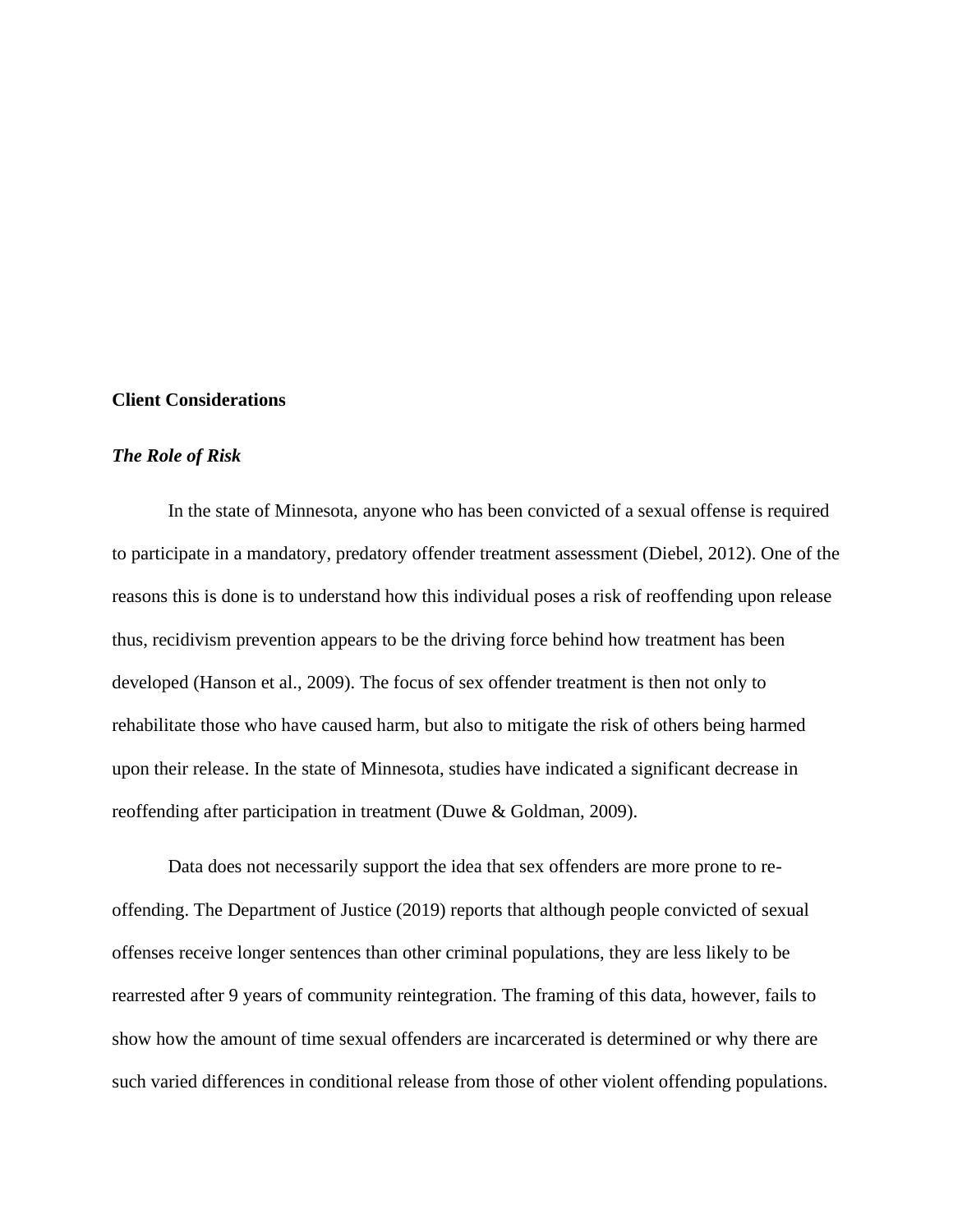Research by Hansen et al. (2018) suggests sexual offenders "are targeted because policy-makers believe they are likely to do it again. This a testable assumption, and, as it turns out, not entirely true." (p.58).

#### *Assessment Tools and Approaches*

The risk-need-responsivity (RNR) framework was developed in the 1980s (Taxman et al. 2006) to provide individualized treatment by expanding the understanding of risk factors from purely static (age, criminal history, SES, ect.) to include dynamic risk factors (psycho-social functioning including interpersonal relationships, employment, ect.). Need is measured by the role of these risks in how, "daily functioning is impaired and involved in criminal (anti-social) behavior" (Taxman et al. 2006, p.3). This could also be gleaned by accounting for the presence or absence of protective factors. Responsivity incorporates how individual traits influenced by cognitive abilities, cultural considerations, mental health, and personality could impact the sort of treatment that will be most suitable (Taxman et al., 2006).

The RNR framework has allowed risk to be paramount in decisions of release, probationary terms, and parole are determined. Measured through assessment tools such as the Sexual Violence Risk-20 (SVR-20) the STABLE, and the Historical, Clinical, Risk Management: Version 3 (HCR-20), risk is the primary focus determining statistical probability of recidivism (Hansen et al. 2016). However, research supports utilizing assessments measuring the results of the need principle of RNR (de Vries Robbé & Mark Olver, 2021). Treatment based more in line with supporting those needs yield the lowest rates of recidivism, especially when coupled with engaging delivery methods, supporting the responsivity principle (Hanson et al., 2009)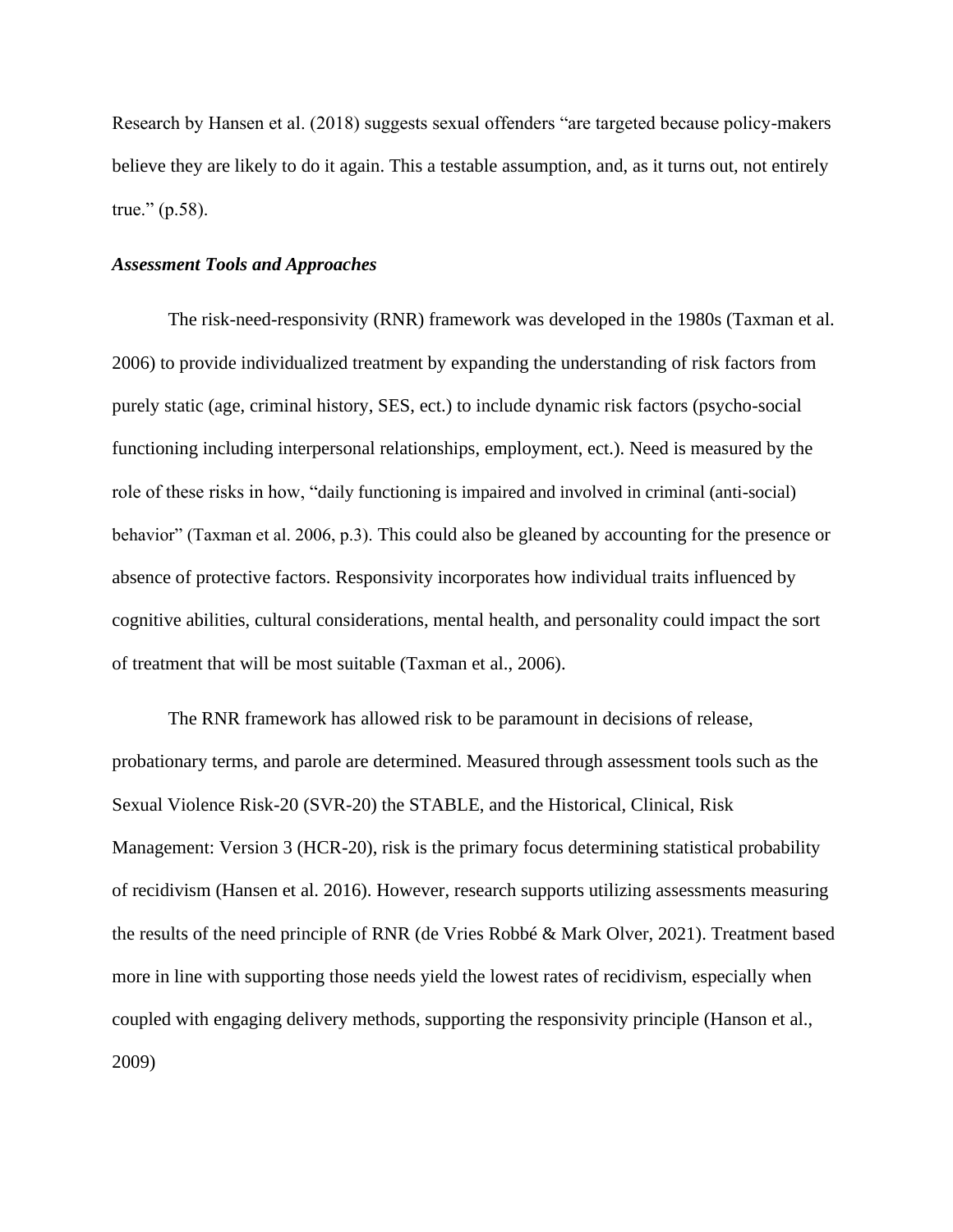More recently, research has noted the ineffectiveness in assessment tools that "only focus on risk factors and altogether ignore the potential value that patient strengths and positive environment factors may have for the assessment and treatment of adults who have sexually offended" (de Vries Robbé et al., 2015, p.52). When assessing the efficacy of how the RNR framework predicts recidivism, Ward and Laws (2010), developed the Good Lives Model (GLM) framework. In doing so, treatment shifted from how to best control an offender's risk of reoffending to the perspective of desistance, or the concept that someone who has sexually offended can receive treatment and not offend again (Ward & Laws, 2010). GLM incorporates a humanist, person-centered approach focusing on therapeutic alliance and client directed goals when aiming to rehabilitate people who have sexually offended (Taxman et al. 2006). The emphasis in GLM becomes the client's desire to focus on their "prosocial" goals emphasizing, with the therapist's guidance, achievement of those goals thereby prioritizing their success over behavior consistent with risk linked to potential recidivism. (Ward & Laws, 2010, pp.13-15).

In his criticism of GLM, Glaisner (2011) argues that this approach is negligent due to the is it gives more credence to the individual aspirations of an offender than future victims. Glaisner (2011) argues GLN is paternalistic and often conflates a therapist's morals and values with the goals set forth in treatment by a client. Glasiner believes that by not teaching offenders how to avoid offending, change is not something that can be achieved, resulting in treatment that ignores innate aspects of an individual allowing for them to "continue to exploit vulnerable victims" (Glasiner, 2011, p.342).

Continued research continues to measure where the focus of treatment should be placed as to both support a client and support the prevention of further sexual trauma (ATSA, 2016). The development of the Structured Assessment of Protective Factors (SAPROF) explores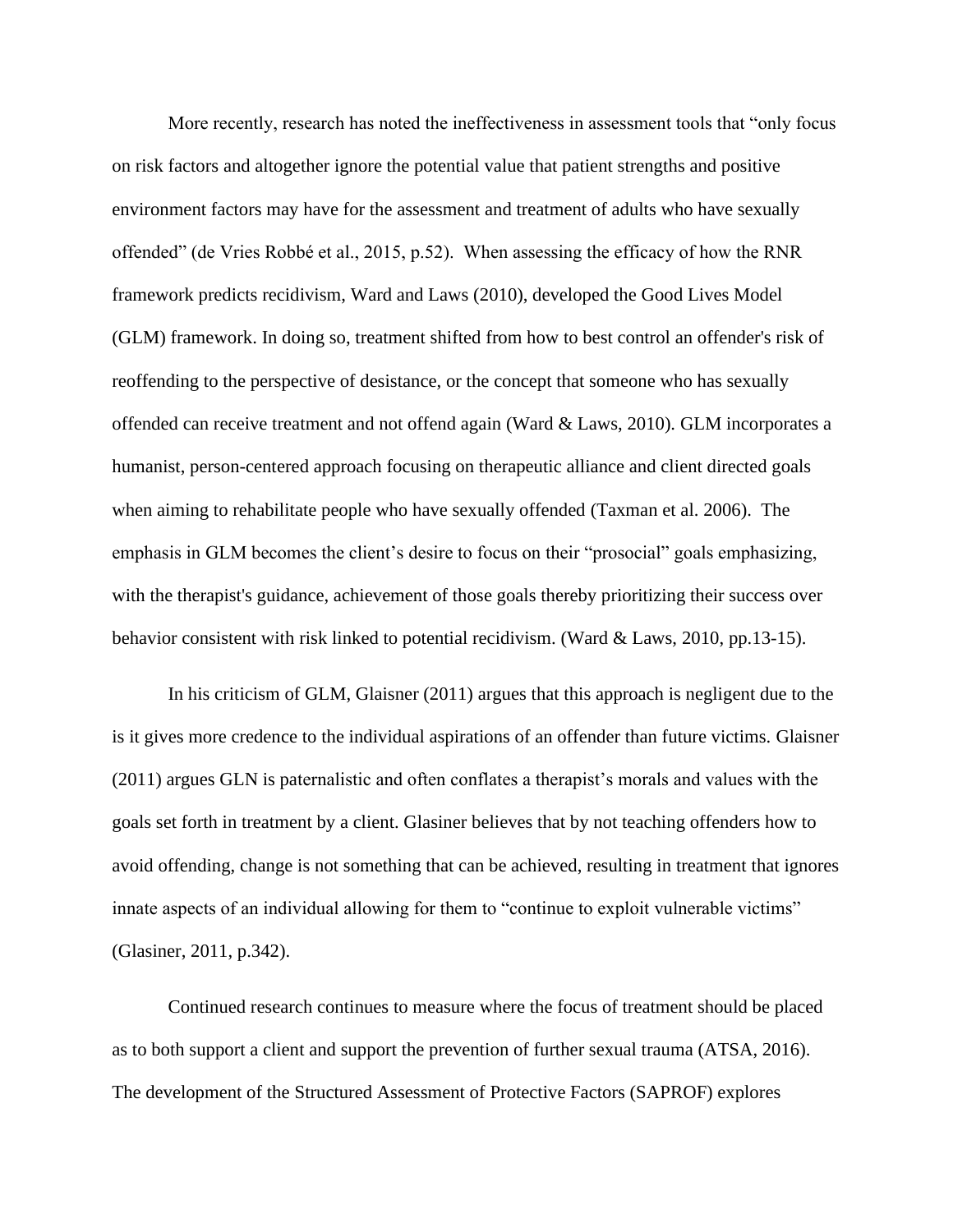another approach to sex offender treatment from examining how protective factors can be a determinant in recidivism (de Vries Robbé & Mark Olver, 2021). At the 2021 ATSA Conference, de Vries Robbé & Mark Olver, presented research advancing the idea that protective factors can be rebuilt and taught post incarceration and serve as evidence to potential for recidivism. Protective factors are understood as personal characteristic (internal factors such as intelligence, secure attachment, coping skills or motivational factors such as employment, attitudes toward authority, medication compliance) or environmental circumstances (external factors such as healthy interpersonal relationships, housing stability, racism, ect.) that aids in lowering risk. (de Vries Robbé & Mark Olver, 2021). In their presentation of the SAPROF's reliability and construct validity, de Vries Robbé & Olver (2021) discuss how dynamic protective factors (such as agreeable nature, positive influences, intrinsic motivation for a crimefree future) hold just as much importance as dynamic risk factors such as history of violence, impulsivity, substance use, ect. When results of the SAPROF screener were incorporated into the development of treatment planning, evidence supports a reduction in recidivism even with difficult populations such as individuals living with psychopathy. (Olver & Riemer, 2021).

By and large, research supports having dedicated, healthy, and supportive people involved in the lives of those seeking sex offender treatment regardless of the lens through which risk is being measured (ATSA, 2016). In her mixed methodological research, Kras (2018) uses qualitative and quantitative data to explore how support, and the perception of support, impact recidivism. Both instrumental support (such as material/financial support if the form of housing, job security, transportation, food access, ect.) is fundamental, expressive support (the psychological and emotional benefits which can be derived from intimate, healthy relationships with family, friends, children, probation officers and partners) have historically also been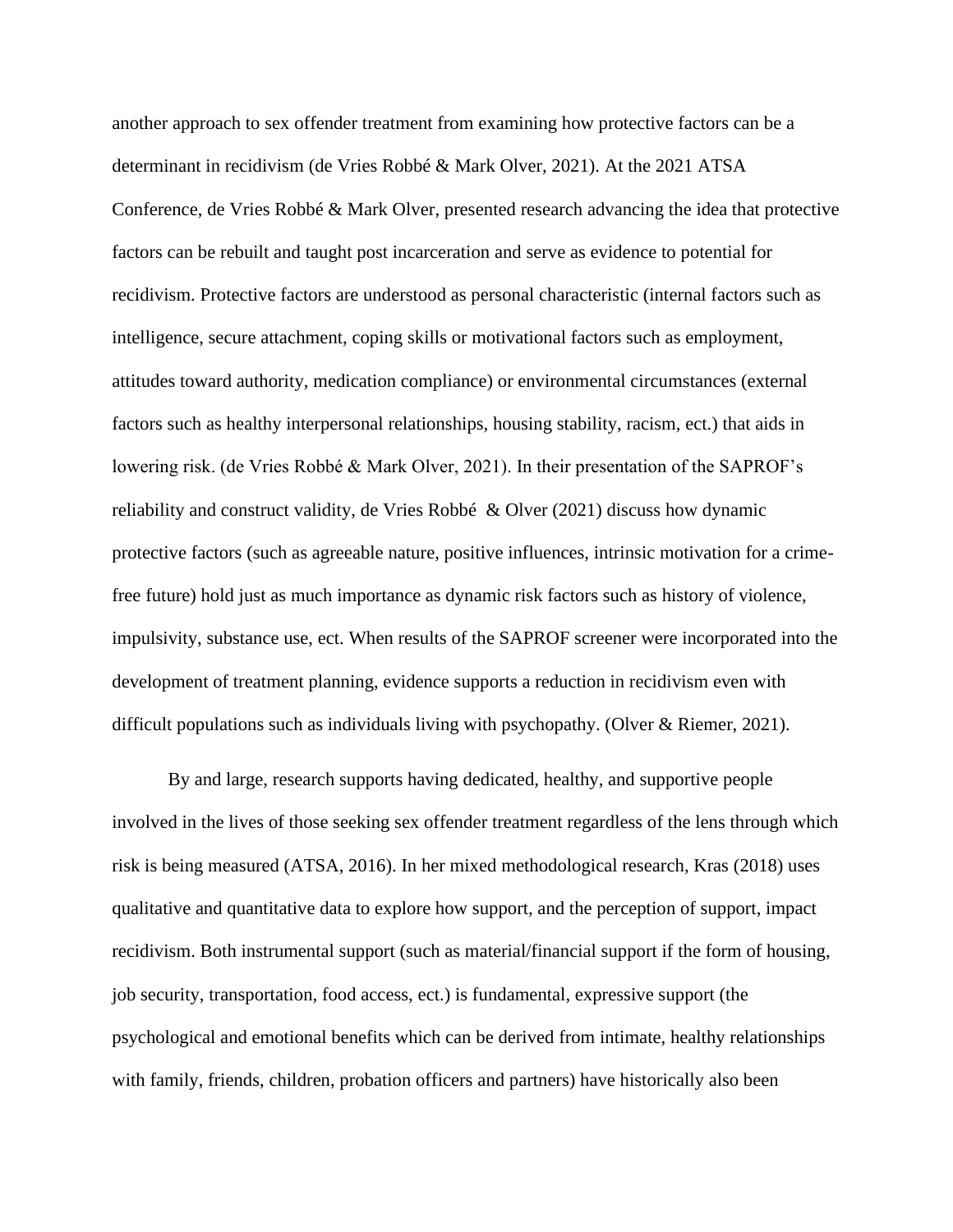measured to predict recidivism (Kras, 2018). Yet, Kras (2018) found "no statistically significant relationships" (p 40) between recidivism and the perceived social/emotional support of a previous offender and at times found the inverse, including the relationship to a probation officer (PO).

A correlation was between higher reentry rates for those who reported positive relationships with their probation officers. Qualitative interviews presented this was likely due to participants seeing their POs as friends and self-disclosing information that led to arrest. (Kras, 2018). Kras (2018) suggests that this phenomenon suggests a lack of social connections potentially as a result of" deficits in interpersonal skills" (p.47), it also could be the result of how the PO is trained to respond. A PO is more likely to "involve the justice system" (Kras, 2018, p.47), resulting in re-entry into carceral systems, because those are the tools at their disposal. This outcome may interrupt progress made in sex offender treatment and compound how risk is then measured when conditional release is presented again.

#### *Implications of Restrictions*

After being released, a person charged with committing a sexual offense will be responsible for understanding how, and when to comply with sex offender registration and notification (SORN) in their state (Diebel, 2012). This will come with implications for housing and employment as well as social, emotional interactions. SORN is often enforced through software monitoring equipment, GPS monitoring devices, polygraph tests, as well as communication with sex offender treatment counselors (Diebel, 2012). Helping a client understand these restrictions, expectations, and expenses is one way that a counselor can forge a strong therapeutic alliance with a client simply because an incarcerated client will not be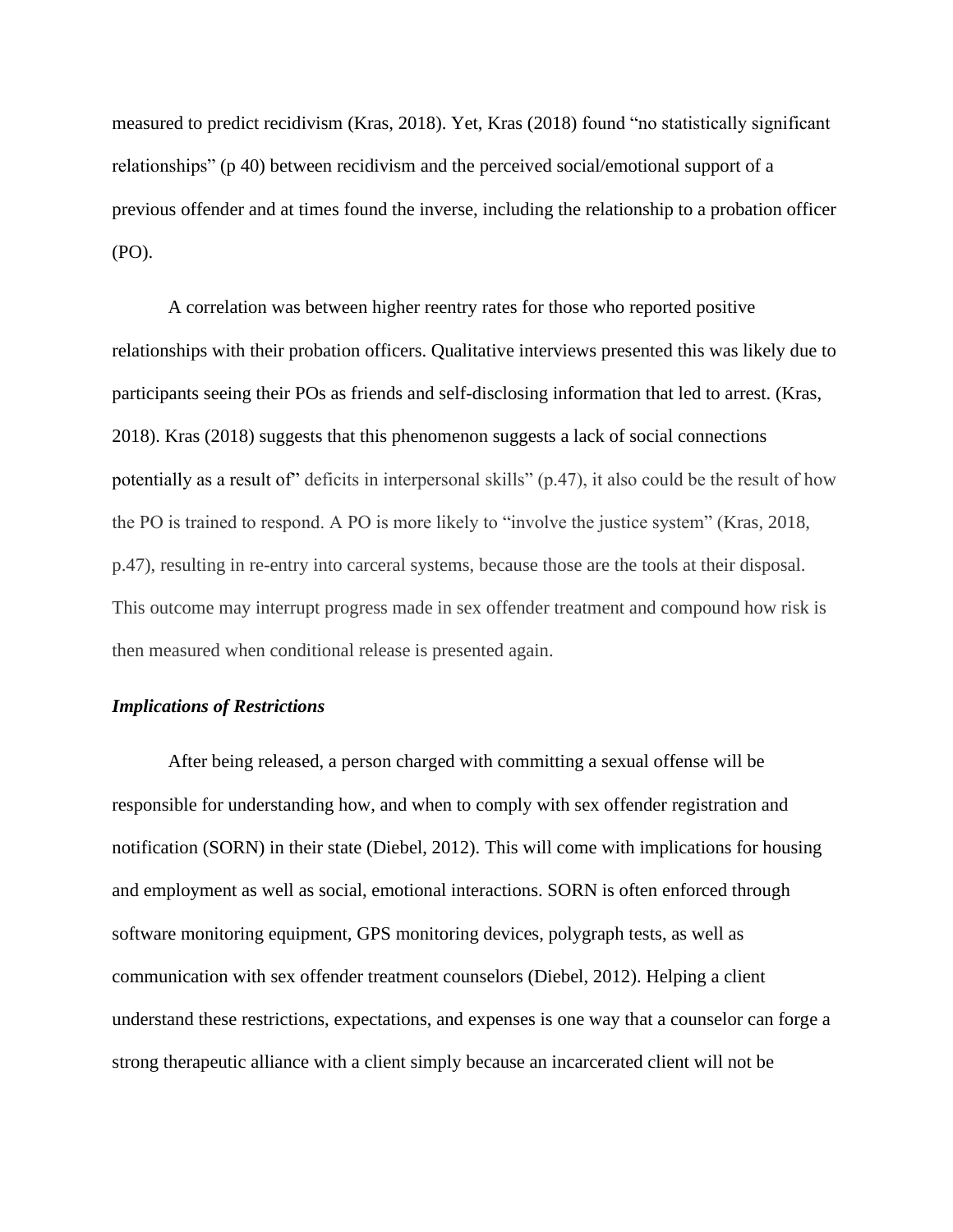positioned to achieve optimal success while working within their scope of practice (ATSA, 2016).

Reintegration into society frequently involves a considerable amount of surveillance, restrictions, and lifestyle adjustments for people who have committed sexual offenses (Diebel, 2012). Though supervised community integration is preferential to incarceration, counselors should have an awareness of the detrimental impact this presents in a client's life, and how that presents both emotionally and logistically (Hansen et al., 2018).

Criminal and civil regulatory laws contribute to difficulty in determining where intention and accidental ignorance conflate, and it is completely possible for recidivism to transpire as a result of a probation violation (Jones &Sawyer, 2019). The decision to re-incarcerate is then at the discretion of a PO based on their understanding of why an individual violated probation and can often be ambiguous and does not always account for the nuance which can exist for someone navigating the stringent parameters of their probationary terms (Newstrom et al., 2018). As an example, in the state of Minnesota, someone who is registered as a sex offender and on probation, must report "the year, model, make, license plate number, and color of all motor vehicles owned or regularly driven by the person" and must report any changes to this information to their PO "within five days of the time it becomes applicable" and "immediately inform" their PO again when this is no longer applicable. (Diebel, 2012, p. 11).

Anecdotally, this author has witnessed a situation when a client's probation violation was amassed because of a borrowed car. The client was using a family member's car because he did not have the financial means to fix the vehicle he registered with the state. This individual was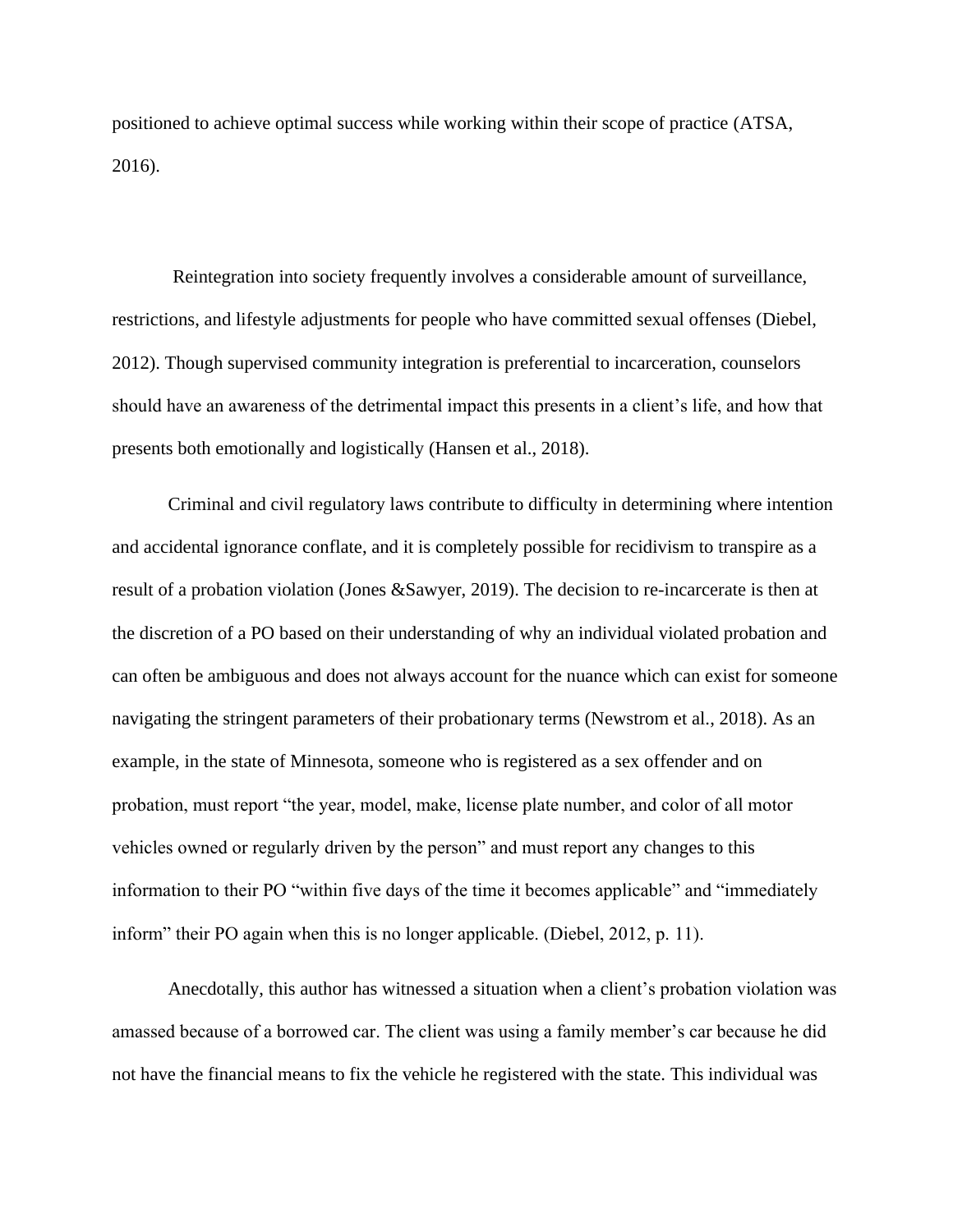under fiscal stress when his employer terminated him because someone under 18 years old was hired (working within proximity of a minor would be a probation violation). This individual was under emotional stress because his wife was hospitalized with complications from Covid-19, and he was trying to maintain supervised visitation with his children for many reasons including fear of Child Protection Services reporting a missed visit. This individual was seeking new housing because his rental unit was under new ownership and the new property owner was terminating his lease given his criminal history. On the way to supervised visitation with his children, he hit a deer. The police officer who responded called his PO. When asked how long he had been driving this unregistered vehicle, he truthfully answered about two weeks. This individual reported not remembering if he had been made aware of his required responsibility to inform his PO within five days of driving a different car or if he simply forgot given other factors in his life. (personal communication, October  $14<sup>th</sup>$ , 2021).

Polygraph tests are an example of another restriction often used during probationary release. POs in the state of Minnesota can request a polygraph test when deciding if a safety plan is approved (Diebel, 2012). Safety plans are often required for permission to obtain employment, see relatives, or engage in activities and can be mandated by a PO for an individual to travel, secure employment, or visit with relatives, they are financially responsible for the test which can cost hundreds of dollars (ATSA, 2014).

Polygraph tests have become a way of not only gauging intent, but also a tactic to derive previously unreported information (ATSA, 2014). In their research, Jung et al (2020) investigate the efficacy of polygraph tests when obtaining information previously not reported. Jung et al. (2020) attests that reliability or validity of polygraph results in corresponding research has yielded results based upon poor research models and ambiguous justifications. Though Jung et al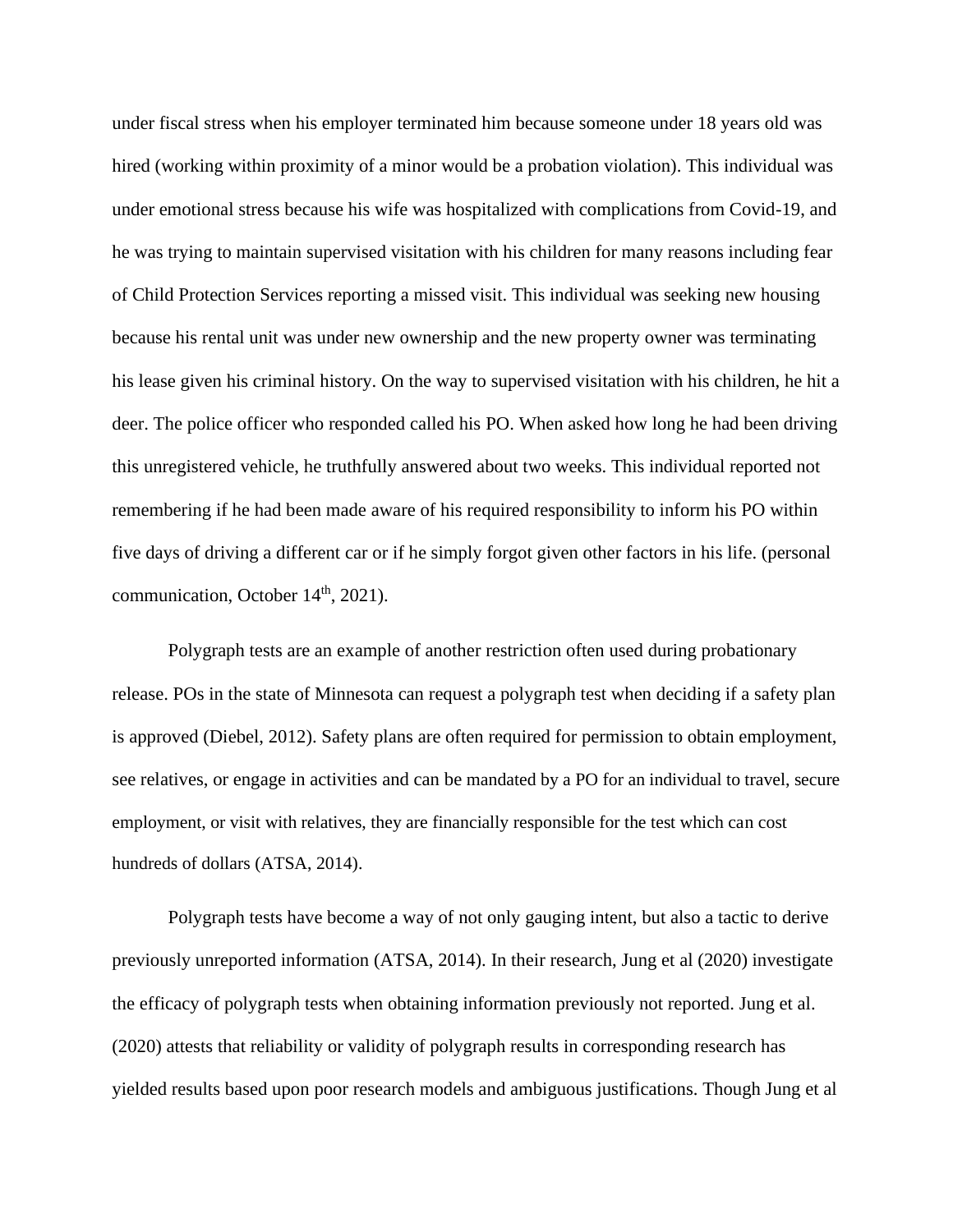concluded an increase in self-reported sexual history, "the increase was not dramatic" (2020, p.7) and it should be noted there was a higher rate of disclosure from those incarcerated at the time of the polygraph test. They concluded this was possibly because those who underwent the polygraph while their trial was underway or on probation were "afraid of disclosing new information" (Jung et al, 2020, p.9) that may result in a detrimental action.

Recently, the use of polygraph tests in sex offender treatment programs as they relate to mandated reporting has been brought into question. Minnesota Supreme Court of Appeals ruling in the case of the State of Minnesota v. Adam Charles McCoy (2021) accentuates the complication between mandated polygraphs in court ordered sex offender treatment and finds them to be self-incriminating and the resulting prosecution of charges derived unconstitutional.

When court ordered to complete sex offender treatment as part of his conditional probation which included submitting to a polygraph, Adam McCoy felt as if he had no choice (MN v. Adam McCoy, 2021). During the appeal hearing, judges attest that McCoy's denial of a polygraph could result in termination from the program, a probation violation, and probable reincarceration (MN v. Adam McCoy, 2021). Lawyers for McCoy cited that these admissions to sexual misconduct with a minor derived during the polygraph were inadmissible considering Minn. Stat. § 634.03 (MN v. Adam McCoy, 2021) in which his statement was "made under the influence of fear produced by threats." (p.2) as well as a violation of his Fifth Amendment privilege against self-incrimination (MN v. Adam McCoy, 2021). In their ruling, the State of Minnesota Supreme Court (2021) specifically states:

it seems imperative that full disclosure of sexual behavior is an important component of successful sex-offender treatment, so encouraging full disclosure should be part of the protocol, but use of the full disclosure to prosecute crosses a fundamental line, especially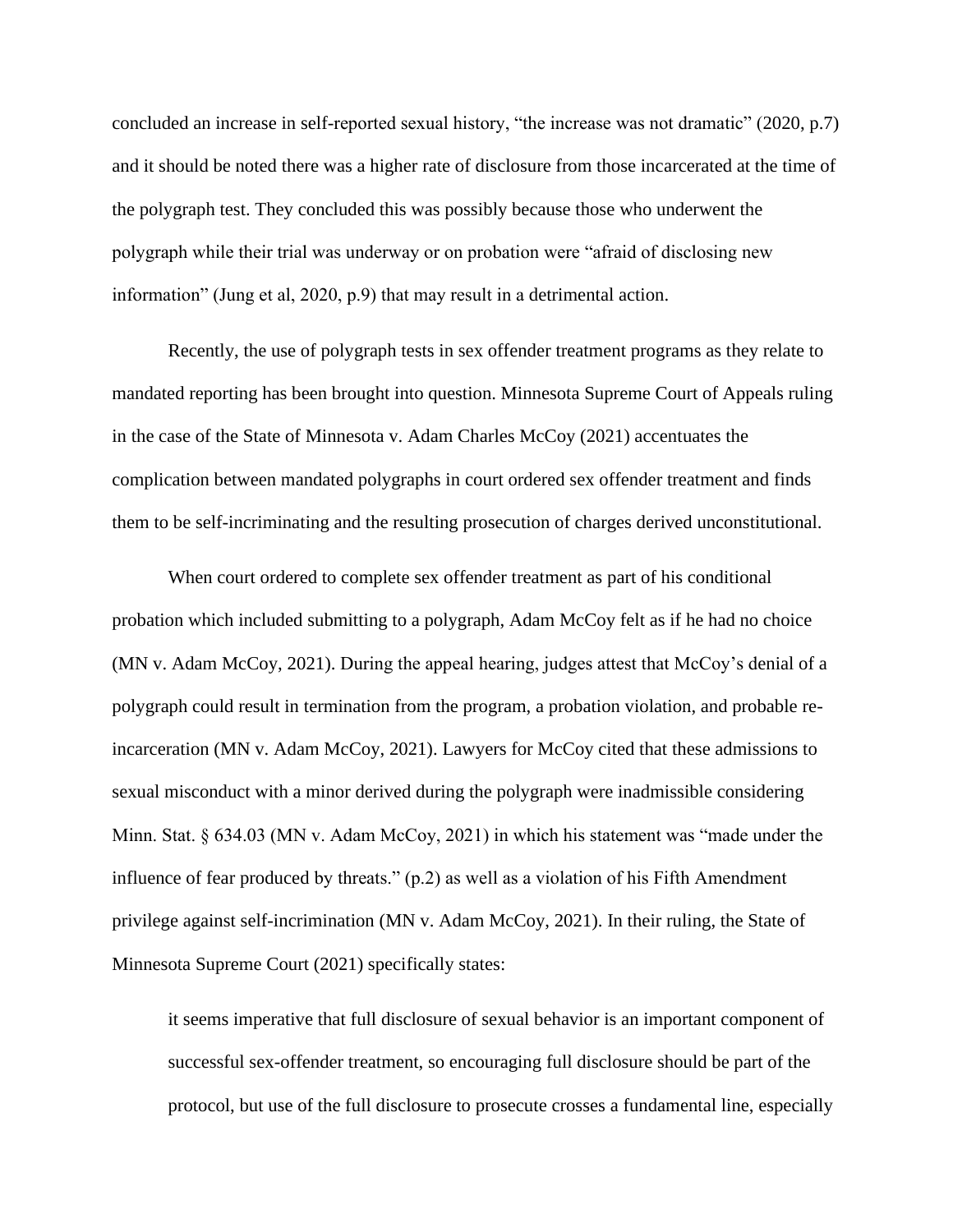as in this matter where there exists very limited evidence to support the charge independently other tha[n] the disclosure itself. (p.8)

While restrictions may be a necessity for their client to engage in treatment, the negative effects restrictions can have on mental health should also be documented and observed by counselors. Advocating for the best outcomes includes understanding how probationary measures will impact a client's ability to maintain protective factors or mitigate risk factors including financial strain, ability to retain employment, fear of self-incrimination, or ability to live in safe housing.

#### **Counselor Considerations**

#### *Individual Implications*

Burnout in the mental health field is something that receives a significant amount of attention, research, training, and discussion (Parsonson & Alquicira, 2019). Counselors working in sex offender treatment contend with specific facets of the job which may contribute to professional burnout and elevated levels of stress different than counselors working with other populations (Shelby et al., 2001).

Given the severity of harm that a counselor will regularly encounter, there is an obvious potential for those working with this population to become defeated by the prevalence of sexual abuse, tangential trauma, and violence (McCartan et al, 2020). Conceptually, sex offender treatment providers are working toward eradication of sexual abuse to mitigate the residual impacts of sexual abuse can be achieved through reduction in recidivism (McCartan et al, 2020). In their research, McCartan et al. (2020) suggest that providers may find that this feels paltry in compression to the sheer quantity of sexual abuse that is experienced or wonder how this can be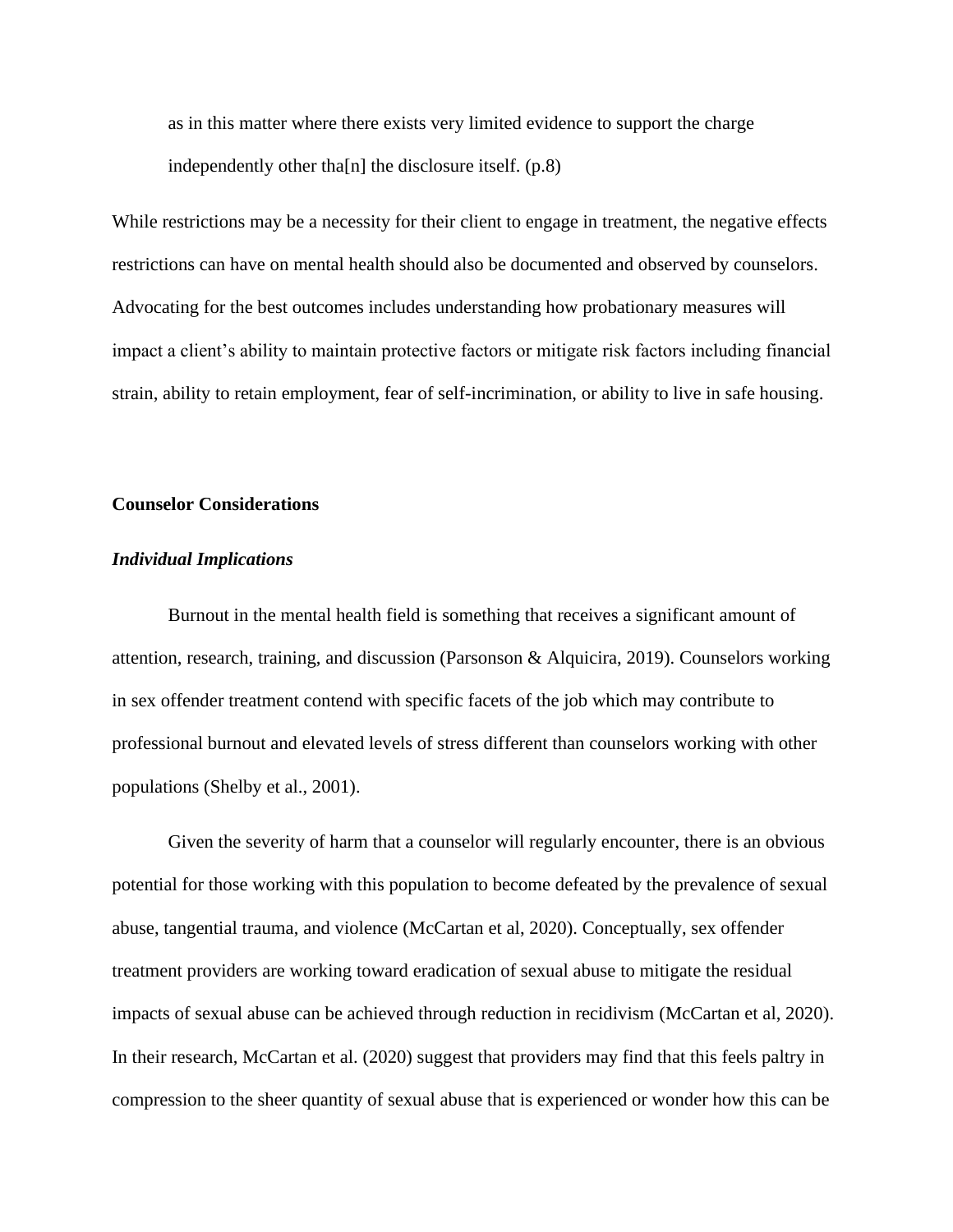addressed through a larger, systemic approach. How this work is approached becomes a crucial factor to burn out as evidenced by research published by Shelby et al (2001) citing that over half of counselors they interviewed working with this population reported they became "discouraged by client change" and experienced "emotional hardening, rising anger, declining tolerance," (p.1206) as a result. None of these qualities are optimal when ethically responsible for providing unconditional positive regard for clients (American Counseling Association, 2014, Section C.2.b). However, this same study by Shelby et al. (2001) reported that support and additional training for counselors working in sex offender treatment may be able to reduce feelings associated with high rates of burnout. Addressing burnout is then something that becomes a personal and professional responsibility as Parsonson & Alquicira (2019) surmise since, perhaps more than other fields of counseling, when working in sex offender treatment, "ethical intelligence requires continuous self-awareness and vigilance to prevent compromised performance...questioning of oneself and maintenance of self-care..." (p.15) should be at the forefront of a provider's mind when practicing s to avoid personal harm and professional negligence.

#### *Structural Implications*

Although self-care is an identifiable way of addressing burnout and mitigating impacts of secondary trauma, barriers to this often become too complicated for counselors to individually manage (Parsonson & Alquicira, 2019). If self-care needs to happen on a personal, professional, and organizational level to be most impactful, a provider is often subject to barriers in each of these categories making it more complicated to achieve a desirable outcome (Parsonson & Alquicira, 2019). Therefore, when considering employment, a counselor should prioritize the culture of an agency and comfortability with colleagues equally to time management techniques,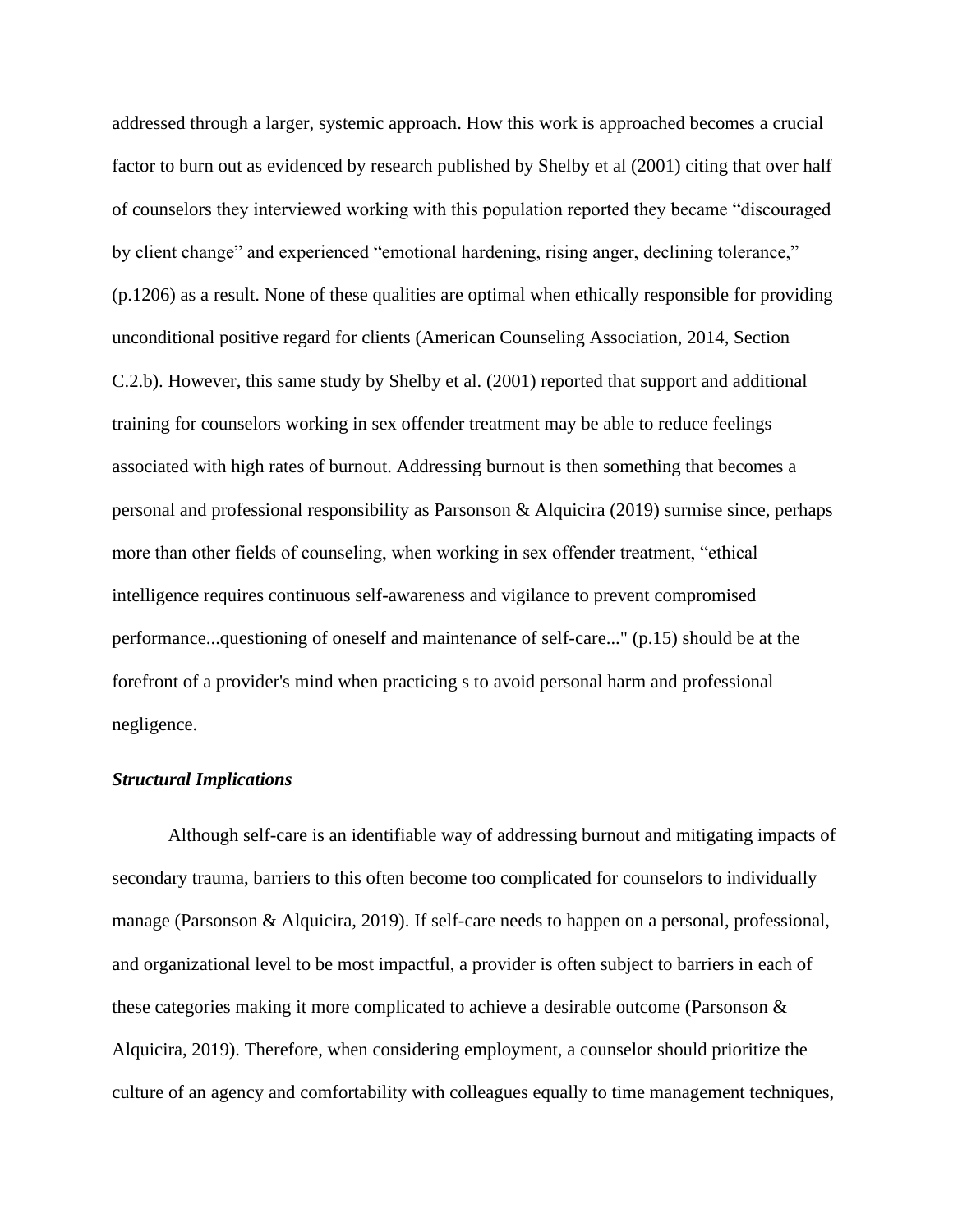paperwork, or mindfulness techniques to avoid taking work home. (Parsonson & Alquicira, 2019)

As mentioned earlier, sexual abuse prevention may very well be a primary focus for many providers in this field. Therefore, belief in one's personal ability as well as organizational and governmental abilities to properly understand and disseminate information regarding impactful sex abuse prevention is self-care (Parsonson & Alquicira, 2019). Advocating for sex abuse prevention as a public health concern is one way that counselors can feel they are part of a larger contribution to this issue (McCartan et al, 2020). A multidisciplinary, public health approach to this concern requires both macro level attention as well as interpersonal support as evidenced the research of McCartan et al. (2020) stating that sex abuse "affects all levels of society, occurs internationally, and has a multitude of impacts upon the individual, community, and society" (p.1215), a counselor in this field could easily become burnout at the interconnectedness of this issue. Shifting approach from a reactive, punitive response to a person-centered response allows for the core, foundational reasons why sexual harm and abuse transpires (Olver & Riemer, 2021). The intersection of shame, misinformation, fear, and punishment perpetuate the power and privilege intertwined with sexual abuse (Samaran, 2019) Therefore, adopting sex offender treatment models that support individual growth that explore these concepts can allow for a disruption to this norm (Kaba, 2021).

#### *White Supremacy and the Criminal Justice System*

Over two million people - and disproportionately people of color - are incarcerated in the United States making it the international leader for prison populations (Sawyer & Wagner,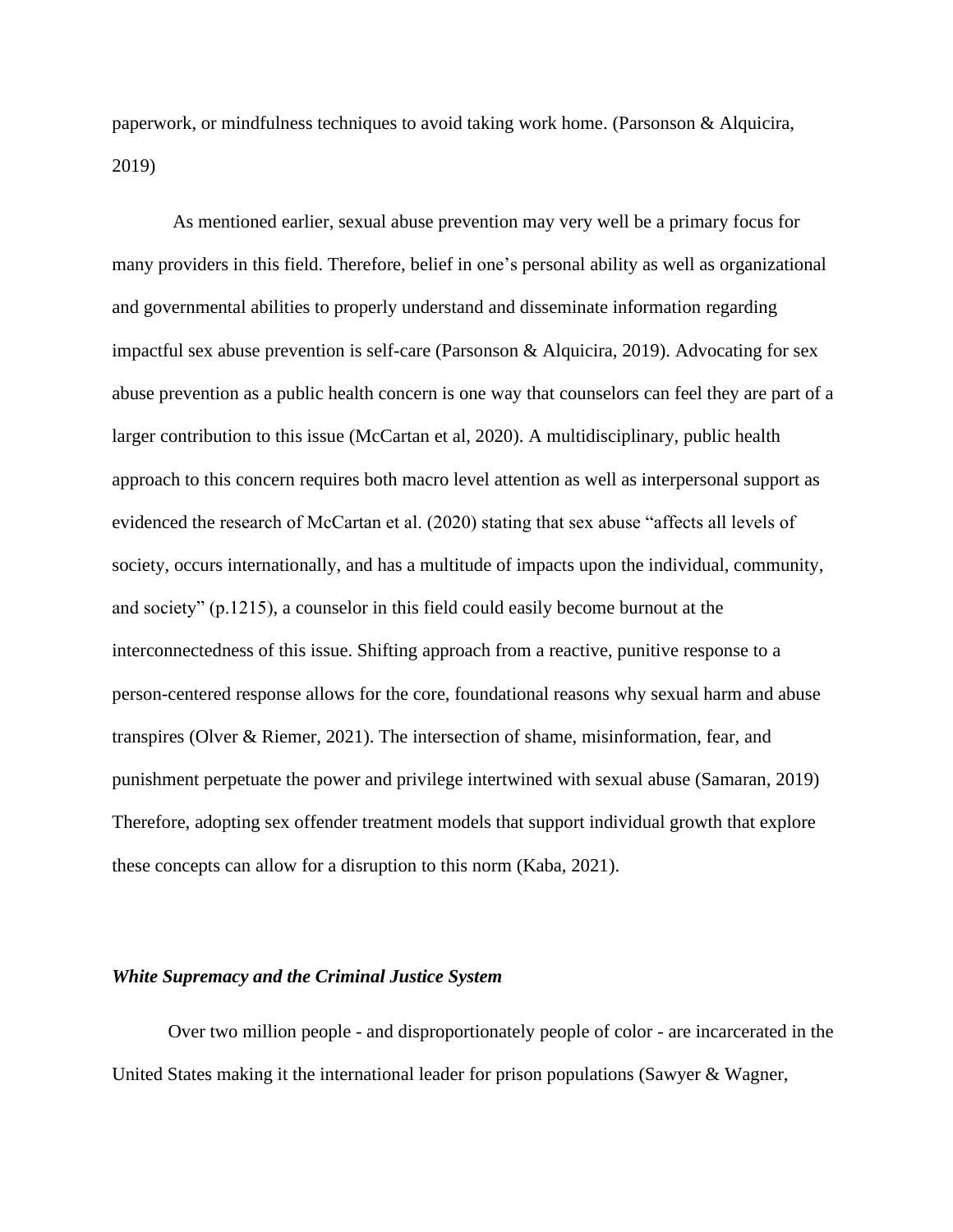2020). According to a report from the NAACP (2021) one in every twenty Black males in the United States is incarcerated either in state or federal prison. In the state of Minnesota, even though only 7% of residents are Black or African American (U.S. Census Buero, 2019), 36.3% of prisoners in Minnesota are Black.

Upon release, racial biases in policing also indicate a higher chance of recidivism for Black males, layering on additional stress and fear post incarcerated (NAACP, 2021). The Prison Policy Institute (2019) concludes "repeated arrests are related to race and poverty, as well as high rates of mental illness and substance use disorders". (Jones & Sawyer, 2019). Given that 80 percent of all released prisoners are arrested again within 6 years, it is no surprise that mental health outcomes are not extremely favorable (NAACP, 2021). It is also important for counselors to be aware of the how lack of representation in the mental health field, as evidenced by Black practitioners making up only 2% of APA members (American Psychological Association, 2017), contribute to treatment with this already at-risk population.

In their interdisciplinary publication Grazka et al. (2019) recognize and offer response to the role of White supremacy in the counseling field, reminding their peers that, "intersectionality may inform critical race work and transnational racial justice efforts in counseling psychology." (p.513). As nationwide movements continue to highlight the problem over reliance on police and prisons presents in America, counselors working in sex offender treatment may want to stay curious about other approaches to addressing sexual violence outside of the carceral system.

#### *Other Models of Addressing Harm*

When describing the work that has been led by Black, Indigenous, and people of color to abolish the current carceral system and support transformative justice models, Mariame Kaba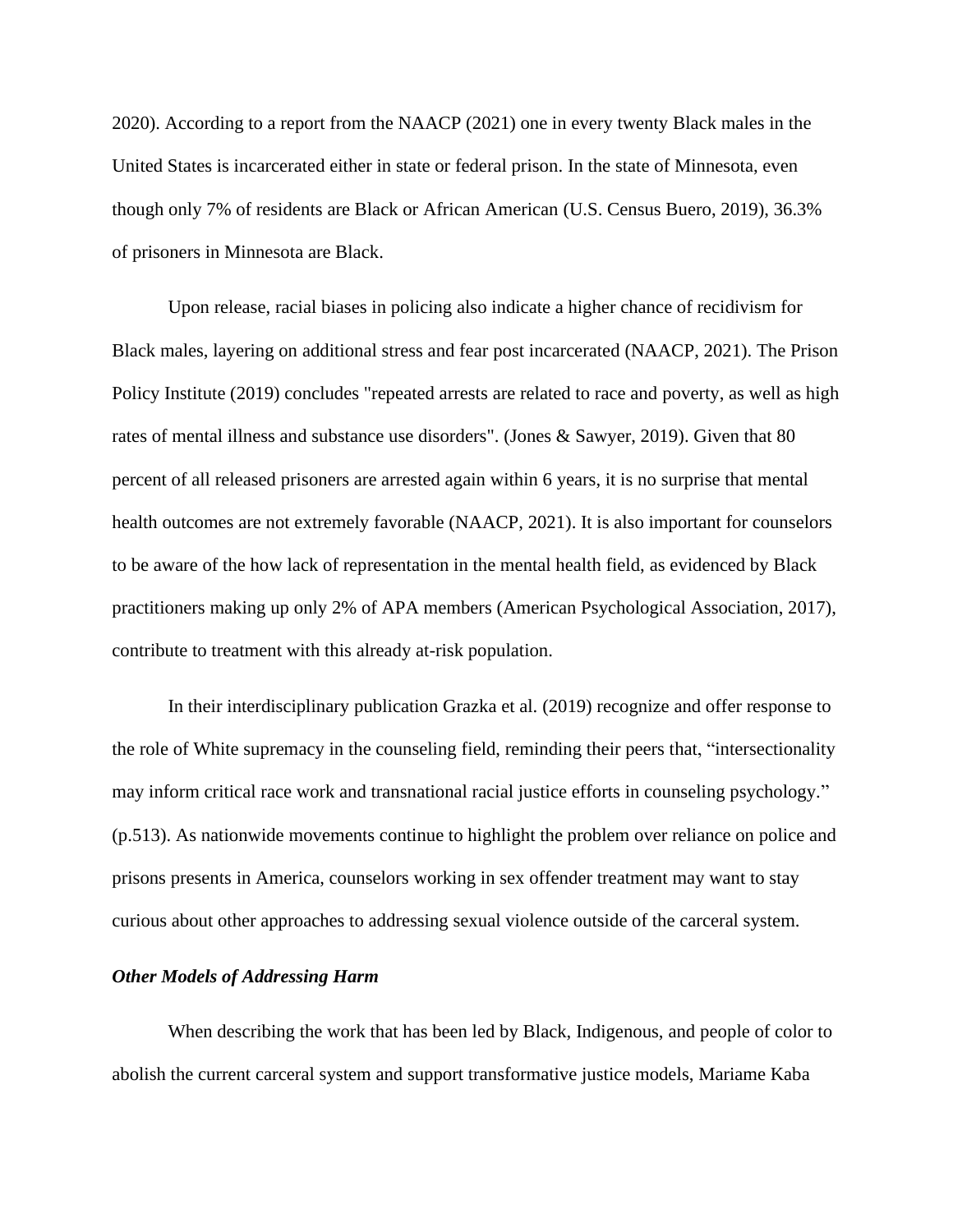(2021) argues that "increasing rates of incarceration have a minimal impact on crime...moreover crime and harm are not synonymous." (p.15). Prisons do not seem to serve as a mechanism to end sexual violence as "the current approach hasn't ended it.... most rapists never see the inside of a courtroom... [and] two-thirds of people who experience sexual violence never report it to anyone" (p.34).

Recognizing the systemic harm of this system, the individual harm of incarceration (Stringer, 2019) and presenting methods for healing for both offenders and survivors is harm reduction. In her interdisciplinary book, Nora Samaran (2019) incorporates attachment and race theory to theorize "the opposite of masculine rape culture is masculine nurturance culture...violence is nurturance turned backward" (pp.17-18). Providers mindful of the cooccurring socio-emotional realities of their clients, prioritizing treatment modalities that aim to dismantle the implications White Supremacy (including misogyny), and addressing the indoctrination of cultural norms should continue to publish their outcomes.

Restorative Justice (RJ) is an evinced based (Llyod & Borrill, 2019) approach to criminal behavior aiming to provide facilitated support for offenders and victims to acknowledge harm and attempt to repair the damage through interpersonal interactions which can "produce psychological benefit for victimized individuals" (p. 87) and marginal evidence in a reduction of PTSD symptoms. Quantitative research (Kennedy et al., 2018), provides data correlating reduction in recidivism with RJ programs. Kennedy et al. (2018) report that participants of a RJ program recidivated at a rate of 16% versus the control group who had a recidivism rate of 68%. While this article does caution against this model being used with populations who have sexually offended, citing that listening to victim impact statements may be "unhelpful or even detrimental to their rehabilitation" (Kennedy et al., 2018, p.5), organizations like Generation Five or Creative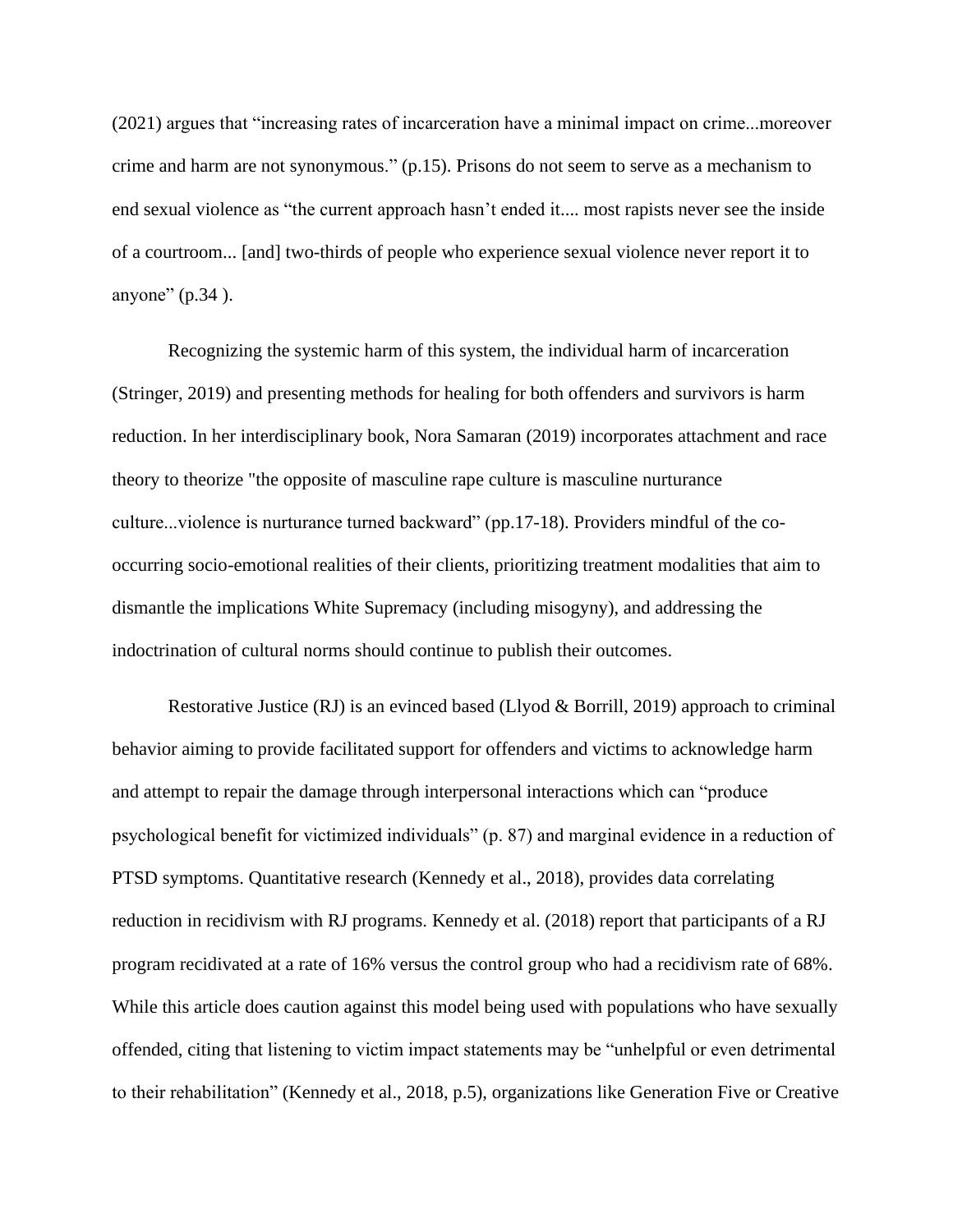Interventions offer ways of community members to implement transformative justice models to address sexual abuse from a community instead of from the police (Mills, 2014). By providing free workbooks, comprehensive documents outlining the work, zines, and workshops, these groups believe that sexual harm can be addressed through "social justice analysis whereby accountability is broadened beyond individuals to the wider communities and institutions responsible for the conditions within which harms took place" (Mills, 2014)

#### **Conclusion**

The aim of sex offender treatment is to reduce an individual's risk of sexually reoffending as a preventative measure to enhance public safety (ATSA, 2016). Counselors are poised to not only engage in best practices supported by evidenced based research, but also understand how they are personally impacted by this work to ensure optimal outcomes for themselves, their clients and advocacy in the field (McCartan et al, 2020). By recognizing how the intricacies of social structures and systemic oppression provide unique obstacles for sex offenders, counselors have an opportunity to approach treatment from more than just risk prevention (McCartan et al, 2020). Supporting a whole individual outside of the harm they have committed is not only an ethical approach to counseling (ACA, 2014) but also offers lower instances of recidivism (Olver & Riemer, 2021). Keeping aware of inherent biases as they pertain to individual beliefs, research, treatment models, and response structure allows intersectional application resulting in greater success outside of the homogeny of the counseling profession. (Grazka et al. 2019). Sex offender treatment can still be improved upon if counselors advocate for humanistic responses and keep open minds to how this work can be most impactful.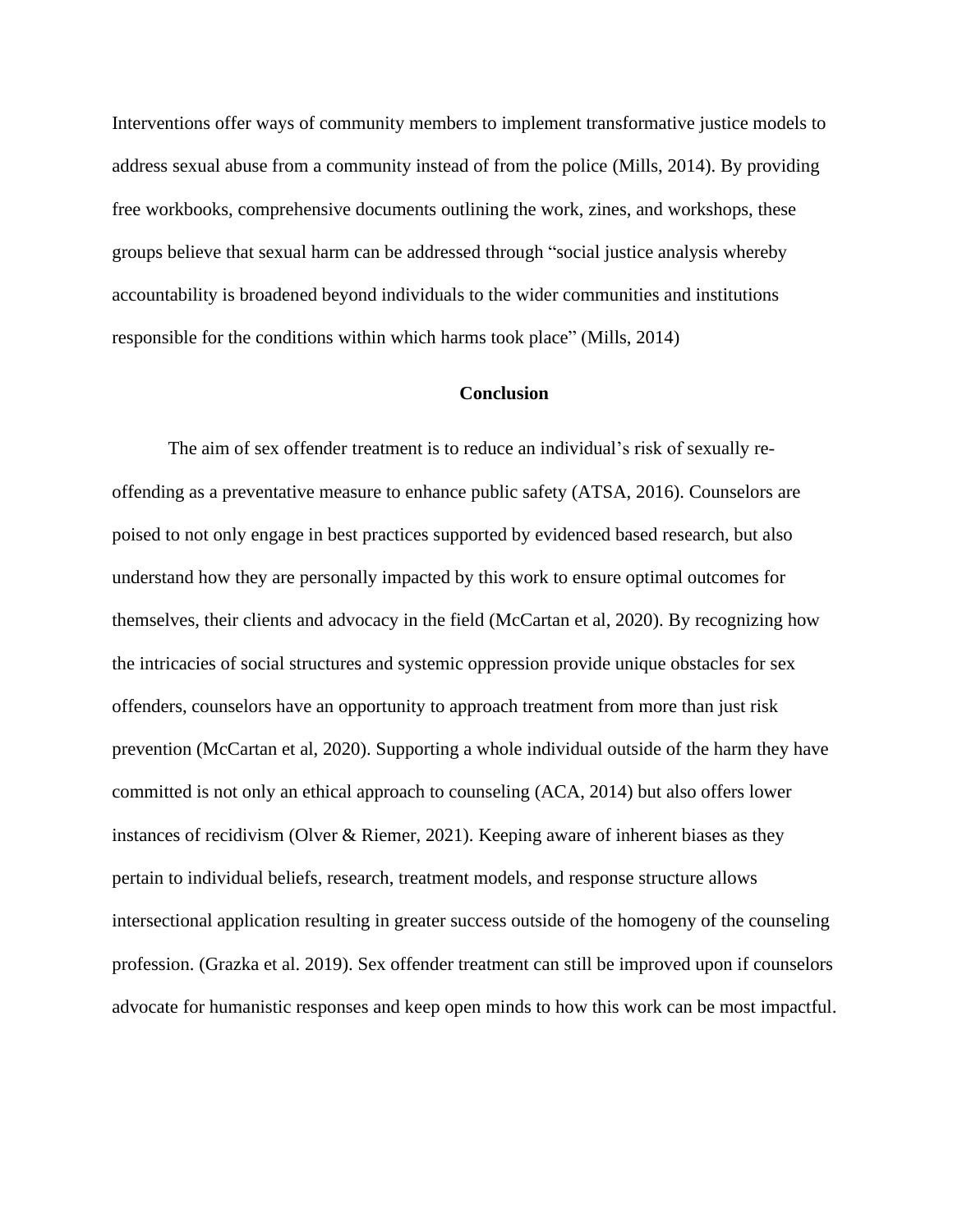#### **References**

American Counseling Association. (2014). *2014 ACA code of ethics*. [https://www.counseling.org/docs/default-source/default-document-library/2014-code-of](https://www.counseling.org/docs/default-source/default-document-library/2014-code-of-ethics-finaladdress.pdf)[ethics-finaladdress.pdf](https://www.counseling.org/docs/default-source/default-document-library/2014-code-of-ethics-finaladdress.pdf) a

- Alper, M., Durose, M. (2019). *Recidivism of Sex Offenders Released from State Prison: A 9-Year Follow-Up (2005-14).* U.S. Department of Justice, Office of Justice Programs, Bureau of Justice Statistics.<https://bjs.ojp.gov/content/pub/pdf/rsorsp9yfu0514.pdf>
- Association for the Treatment of Sexual Abusers. (2016, August). *Sex offender treatment for adult males.* Retrieved from

<https://www.atsa.com/pdfs/Policy/SexOffenderTreatmentAugust2016.pdf>

Association for the Treatment of Sexual Abusers. (2014). *ATSA Practice Guidelines for the* 

*Assessment, Treatment.* Retrieved from

[https://www.atsa.com/pdfs/2014\\_ATSA\\_Guidelines\\_TOC.pdf](https://www.atsa.com/pdfs/2014_ATSA_Guidelines_TOC.pdf)

and Management of Male Adult

Sexual Abusers

- Azar, B. (2010, May). Are your findings 'WEIRD'? *Monitor on Psychology*, *41*(5). <http://www.apa.org/monitor/2010/05/weird>
- Diebel, J. (2012). Sex offenders and predatory offenders: Minnesota criminal and civil regulatory laws. Minnesota House of Representatives. <https://www.house.leg.state.mn.us/hrd/pubs/sexofdr.pdf>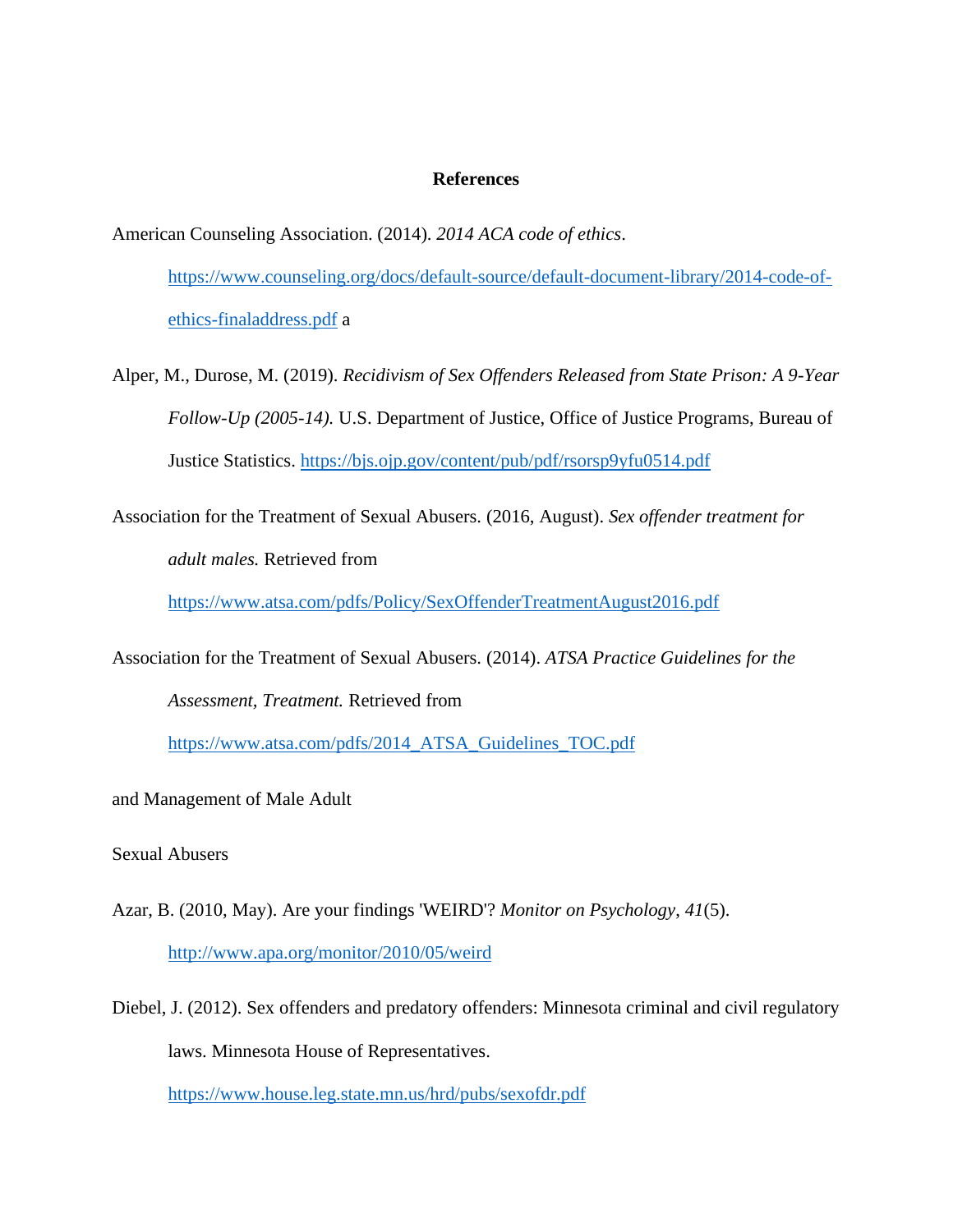- de Vries Robbé, M., de Vogel, V., Koster, K., Bogaerts, S. (2015). Assessing Protective Factors for Sexually Violent Offending With the SAPROF. *Sexual Abuse: A Journal of Research and Treatment, 27*(1), 51-70. DOI: 10.1177/1079063214550168
- de Vries Robbé, M., Olver, M. (2021, August 5). Research and Practice Developments in the Assessment and Enhancement of Protective Factors: Toward Reducing Risk and Strengthening Community Safety and Wellbeing. D. A. Kingston & A. L. Griffith (Chairs). *ATSA2021 Featured Plenary from Michiel de Vries Robbe, PhD & Mark E Olver, PhD, RD Psych.* 40th Annual Research and Treatment Conference – Our New Reality: Resilience and Reconnection. Virtual Zoom Location.
- Hanson, R. K., Bourgon, G., Helmus, L., & Hodgson, S. (2009). The principles of effective correctional treatment also apply to sexual offenders. *Criminal Justice and Behavior, 36*  (9), 865– 891. doi:10.1177/ 0093854809338545
- Hanson, R.K., Harris, A., Letourneau, E., Helmus, L.M., Thorton, D. (2018). Reductions in Risk Based on Time Offense-Free in the Community: Once a Sexual Offender, Nota Always a Sexual Offender. *Psychology, Public Policy, and Law, 24*(1), 48-63. <http://dx.doi.org/10.1037/law0000135>
- Glasner, B. (2011). Paternalism and the Good Lives Model of Sex Offender Rehabilitation. *Sexual Abuse: A Journal of Research and Treatment. 23*(3) 329–345. DOI: 10.1177/1079063210382044
- Grzanka, P. R., Gonzalez, K. A., & Spanierman, L. B. (2019). White Supremacy and Counseling Psychology: A Critical–Conceptual Framework. *The Counseling Psychologist*, 47(4), 478–529.<https://doi.org/10.1177/0011000019880843>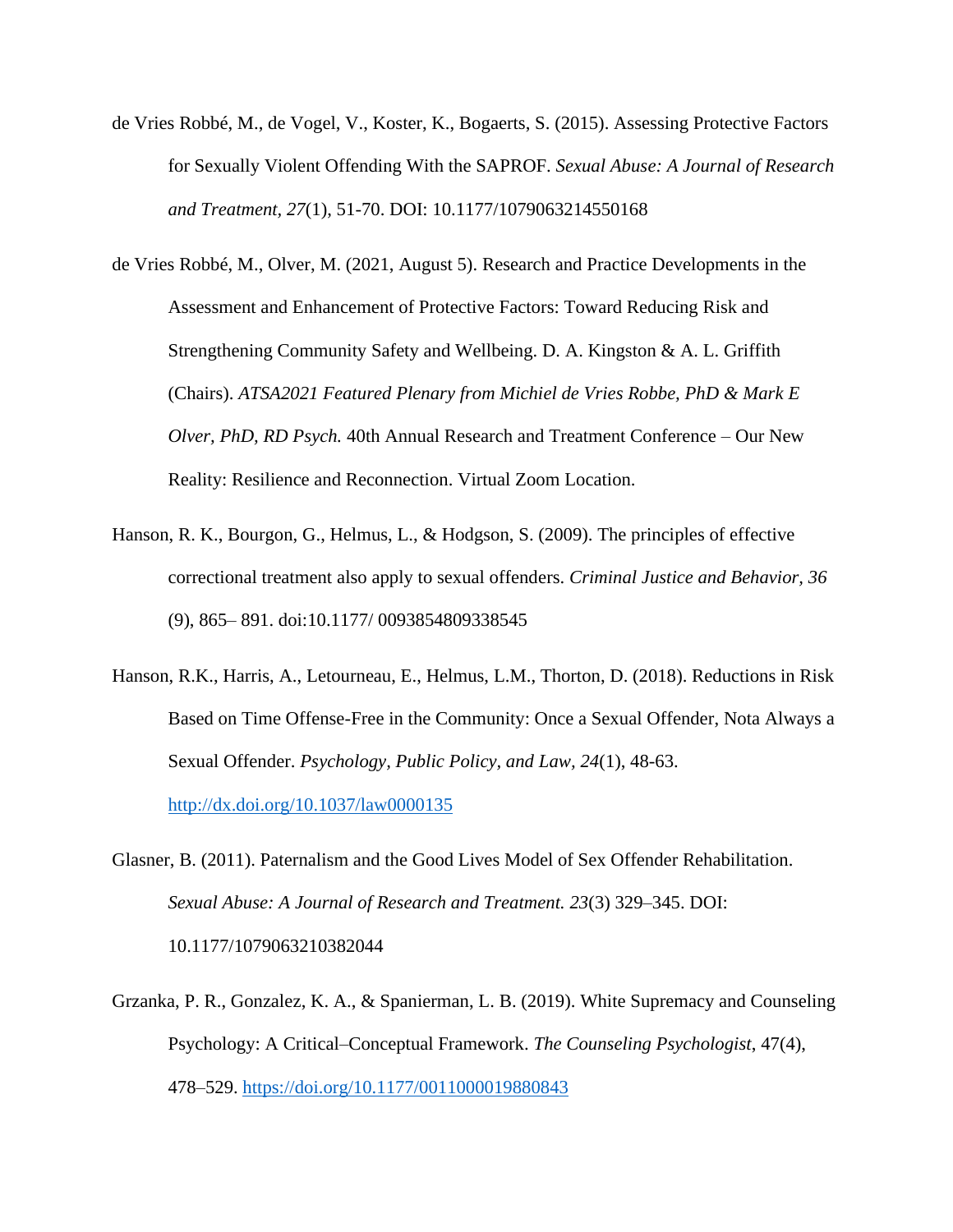- Jones, A., Sawyer, W. (August, 2019). *Arrest, Release, Repeat: How police and jails are misused to respond to social problems*. Prison Policy Initiative. <https://www.prisonpolicy.org/reports/repeatarrests.html>
- Jung, Jin, M. J., Lee, J.-K., Kim, H.-S., Ji, H.-K., Kim, K.-P., Hyun, M.-H., & Hong, H.-G. (2020). Improving the quality of sexual history disclosure on sex offenders: Emphasis on a polygraph examination. *PloS One, 15*(9), e0239046–e0239046. <https://doi.org/10.1371/journal.pone.0239046>
- Kaba, M. (2021). *We do this 'til we free us: abolitionist organizing and transforming justice.*  Haymarket Books.
- Kras, K. R. (2019). Can Social Support Overcome the Individual and Structural Challenges of Being a Sex Offender? Assessing the Social Support-Recidivism Link. *International Journal of Offender Therapy and Comparative Criminology, 63*(1), 32–54. <https://doi.org/10.1177/0306624X18784191>
- Lloyd, A., Borrill, J. (2020). Examining the Effectiveness of Restorative Justice in Reducing Victims' Post-Traumatic Stress. *Psychological Injury and Law. 13*:77–89. <https://doi.org/10.1007/s12207-019-09363-9>
- Mills, H. (2014, November, 25). *Ending child sex abuse in five generations.* Centre for Crime and Justice Studies. [https://www.crimeandjustice.org.uk/resources/ending-child-sex](https://www.crimeandjustice.org.uk/resources/ending-child-sex-abuse-five-generations)[abuse-five-generations](https://www.crimeandjustice.org.uk/resources/ending-child-sex-abuse-five-generations)
- Minnesota Department of Health. (2016). Office of Rural Health and Primary Care. *Minnesota's Mental Health Counselor Workforce, 2014-2016.* Retrieved from <https://www.health.state.mn.us/data/workforce/mh/docs/2016lpclpcc2.pdf>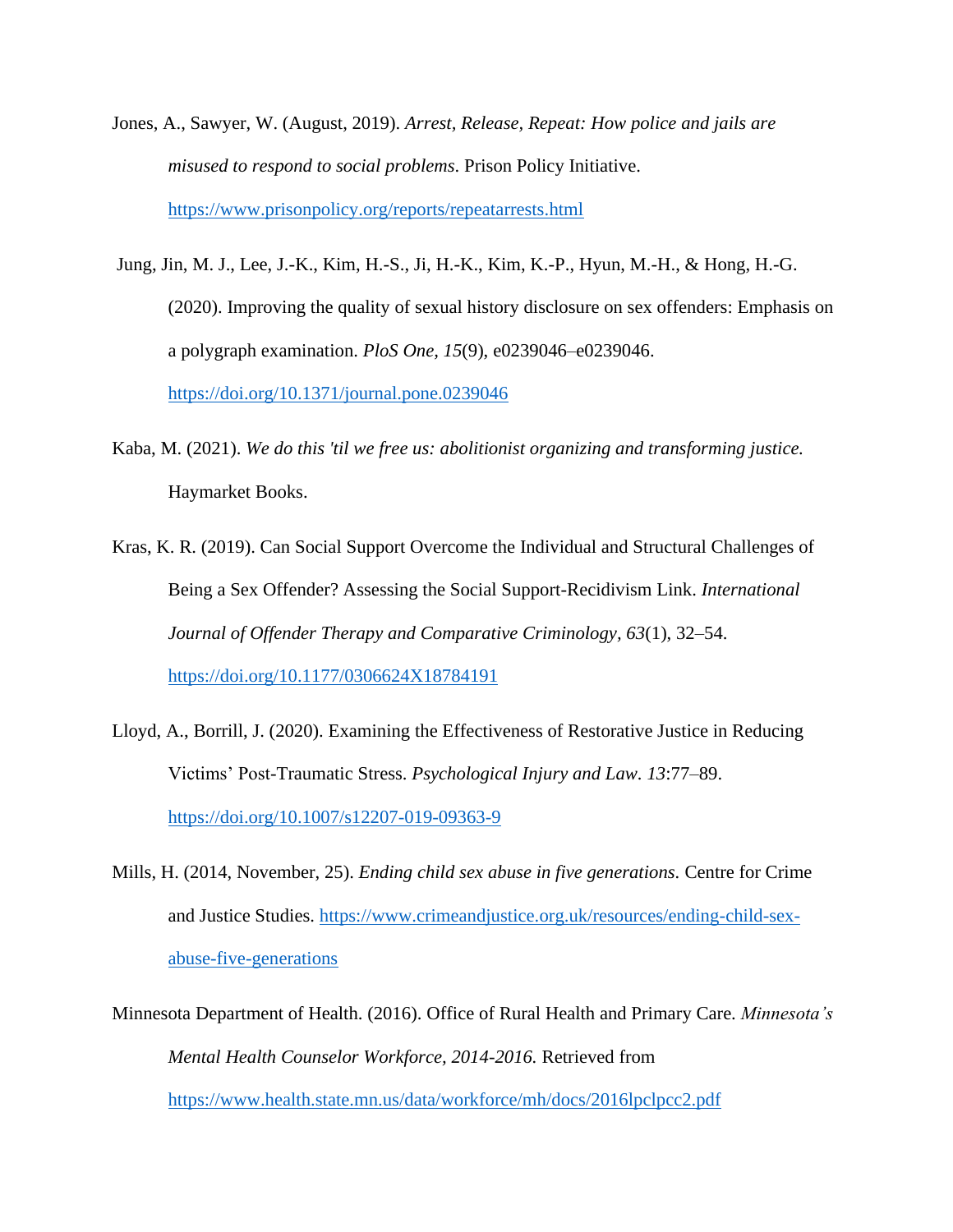- McCartan, K., Uzieblo, K., & Smid, W. J. (2021). Professionals' Understandings of and Attitudes to the Prevention of Sexual Abuse: An International Exploratory Study. *International Journal of Offender Therapy and Comparative Criminology, 65*(8), 815– 831.<https://doi.org/10.1177/0306624X20919706>
- National Association for the Advancement of Colored People. (n.d). *Criminal Justice Fact Sheet*. <https://www.naacp.org/criminal-justice-fact-sheet/>
- Newstrom, N., Miner, M., Hoefer, C., Hanson, R.K., Robinson, B. (2018). Sex Offender Supervision: Communication, Training, and Mutual Respect Are Necessary for Effective Collaboration Between Probation Officers and Therapists. *Sexual Abuse: A Journal of Research and Treatment, 31*(5), 607-631. [https://doi.org/10.1177/1079063218775970](https://doi.org/10.1177%2F1079063218775970)
- Olver, M. E., Stockdale, K. C., & Wormith, J. S. (2011). A meta-analysis of predictors of offender treatment attrition and its relationship to recidivism. *Journal of Consulting and Clinical Psychology, 79*(1), 6–21.<https://doi.org/10.1037/a0022200>
- Parsonson, K., & Alquicira, L. (2019). The Power of Being There for Each Other: The Importance of Self-Awareness, Identifying Stress and Burnout, and Proactive Self-Care Strategies for Sex-Offender Treatment Providers. *International Journal of Offender Therapy and Comparative Criminology, 63*(11), 2018–2037. <https://doi.org/10.1177/0306624X19841773>

Samaran, N. (2019). *Turn This World Inside Out: The Emergence of Nurturance Culture.* AK. Press.